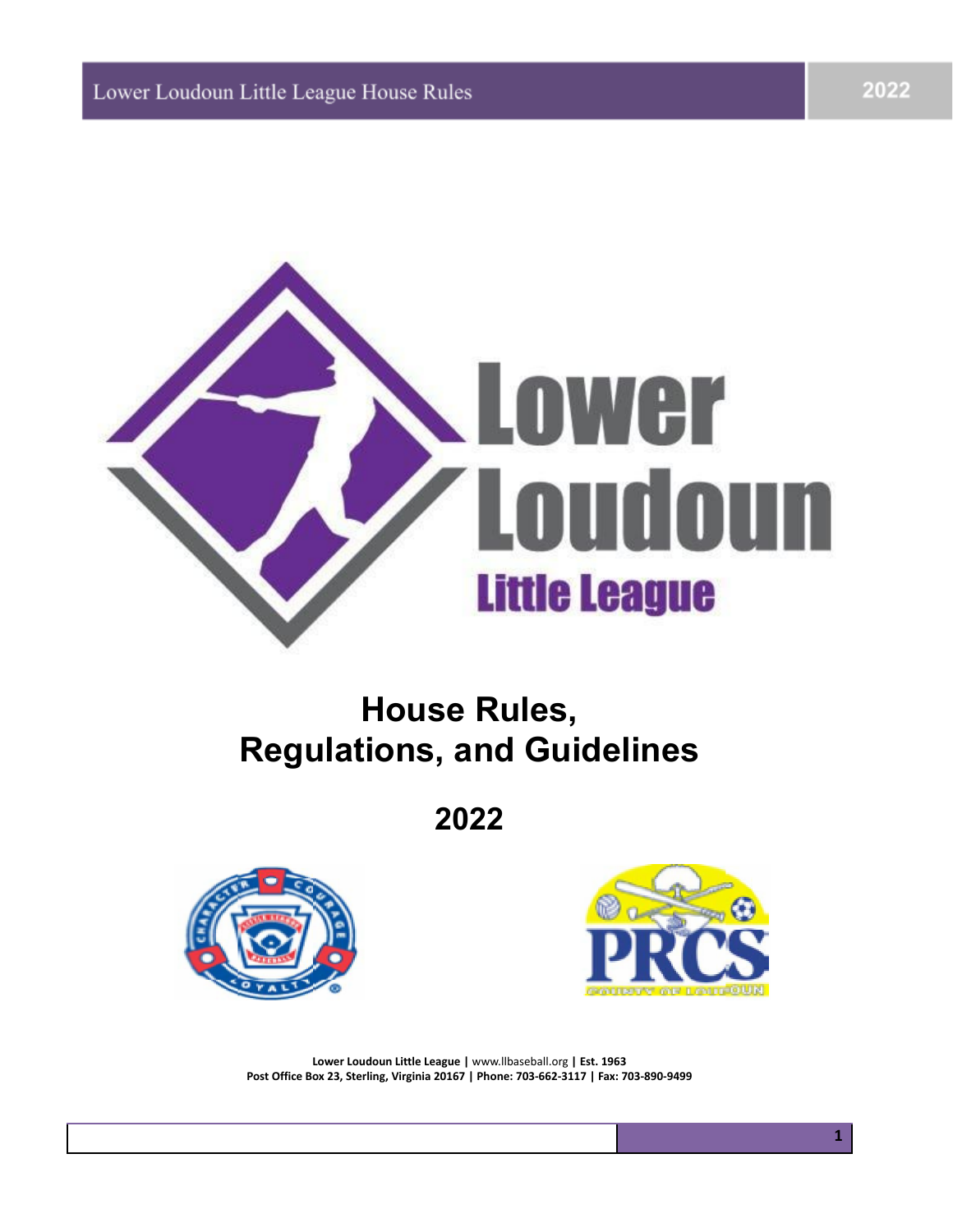## **TABLE OF CONTENTS**

| <b>Overview</b>                    |         | Page 3  |  |  |
|------------------------------------|---------|---------|--|--|
| <b>Safety</b>                      |         | Page 4  |  |  |
| Lightning                          | Page 4  |         |  |  |
| <b>Slide Rule</b>                  | Page 4  |         |  |  |
| <b>Pitcher Safety</b>              | Page 5  |         |  |  |
| Weather                            | Page 5  |         |  |  |
| <b>Parking</b>                     | Page 6  |         |  |  |
| <b>LLLL Operations</b>             |         | Page 7  |  |  |
| <b>Different Seasons</b>           | Page 7  |         |  |  |
| <b>Different Divisions</b>         | Page 7  |         |  |  |
| <b>Field Locations</b>             | Page 8  |         |  |  |
| <b>Game Lengths</b>                | Page 9  |         |  |  |
| <b>T-Ball</b>                      |         | Page 10 |  |  |
| <b>Machine Pitch</b>               |         | Page 13 |  |  |
| A                                  |         | Page 16 |  |  |
| <b>AA</b>                          |         | Page 20 |  |  |
| <b>AAA</b>                         |         | Page 23 |  |  |
| <b>Majors</b>                      |         | Page 25 |  |  |
| <b>Managers (All Levels)</b>       |         | Page 27 |  |  |
| Objective                          | Page 27 |         |  |  |
| <b>General Rules</b>               | Page 27 |         |  |  |
| Pre-Game                           | Page 29 |         |  |  |
| Field Preparation & Clean-up       | Page 29 |         |  |  |
| <b>Pre-Game Warm-ups</b>           | Page 30 |         |  |  |
| <b>Little League Pledge</b>        |         | Page 32 |  |  |
| <b>Parent and Volunteer Pledge</b> |         |         |  |  |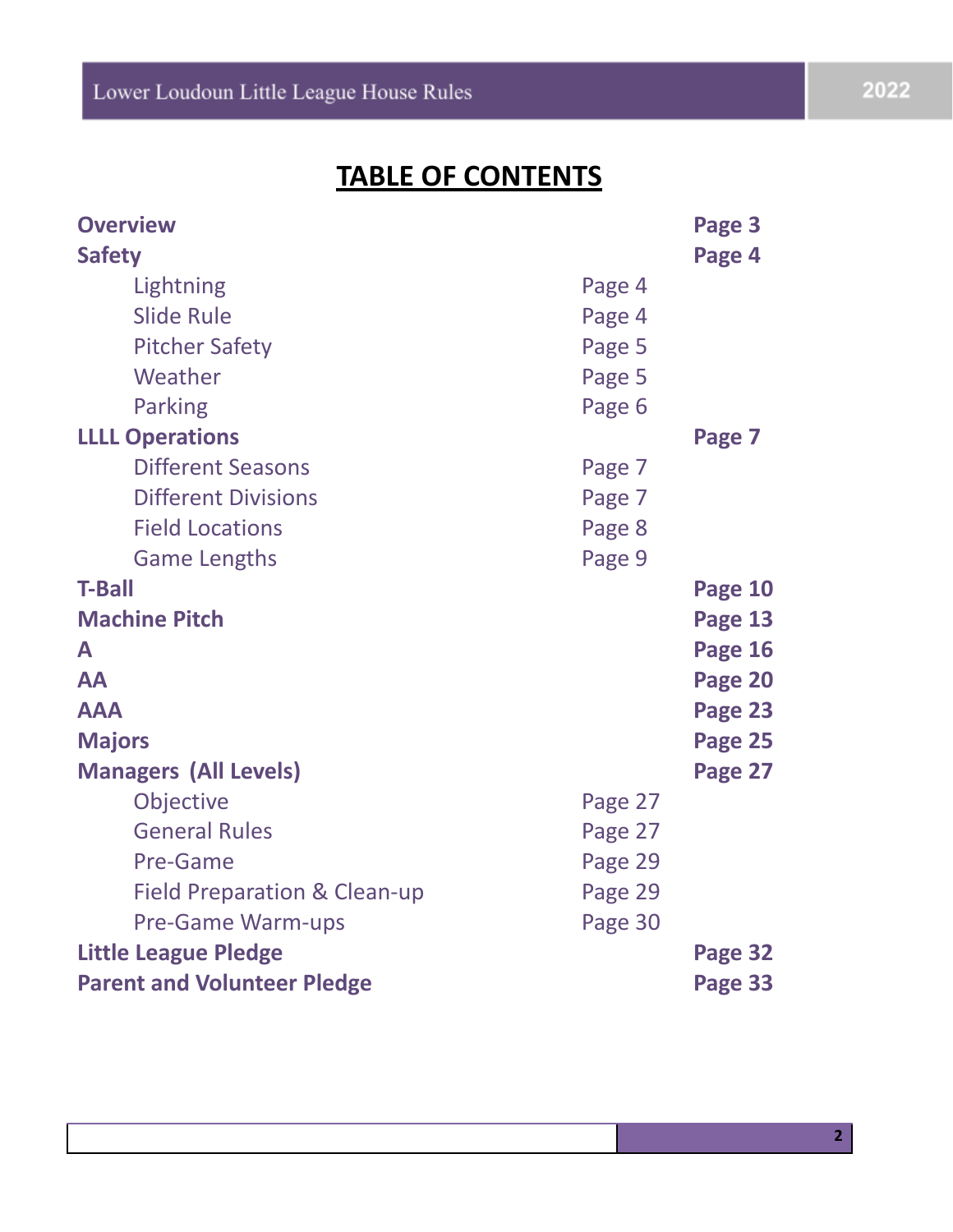

#### **MISSION STATEMENT**

We believe in the power of youth baseball to teach life lessons that build stronger individuals and communities. Parents are strongly encouraged to become involved in all aspects of the league; One team, one Little League.

### **LOWER LOUDOUN LITTLE LEAGUE CORE OBJECTIVE**

The objective of Lower Loudoun Little League (LLLL) shall be to implant firmly in the children the ideals of good sportsmanship, teamwork and fair play. It also provides them a healthy activity under good leadership so children become good and decent citizens. Baseball played with this objective will produce well adjusted, stronger and happier children. They will grow them to become good, healthy citizens.

### **LOWER LOUDOUN LITTLE LEAGUE CORE VALUES**

Athleticism is only temporary, but character lasts forever. Be humble, be honest, be kind. Be grateful for the opportunity to play baseball, and be mentally tough when things don't go your way. Always remember that your character defines who you are.

### **LOWER LOUDOUN LITTLE LEAGUE BASEBALL RULES**

The House Rules are additional rules to the **Official Little League** rulebook (The **Blue Book**). The House Rules emphasize some Little League Rules that are important for safety. The House Rules stay within the **Official Little League** rules but are adapted for the Lower Loudoun Little League. When in doubt about a rule, see the **Official Little League** Rulebook.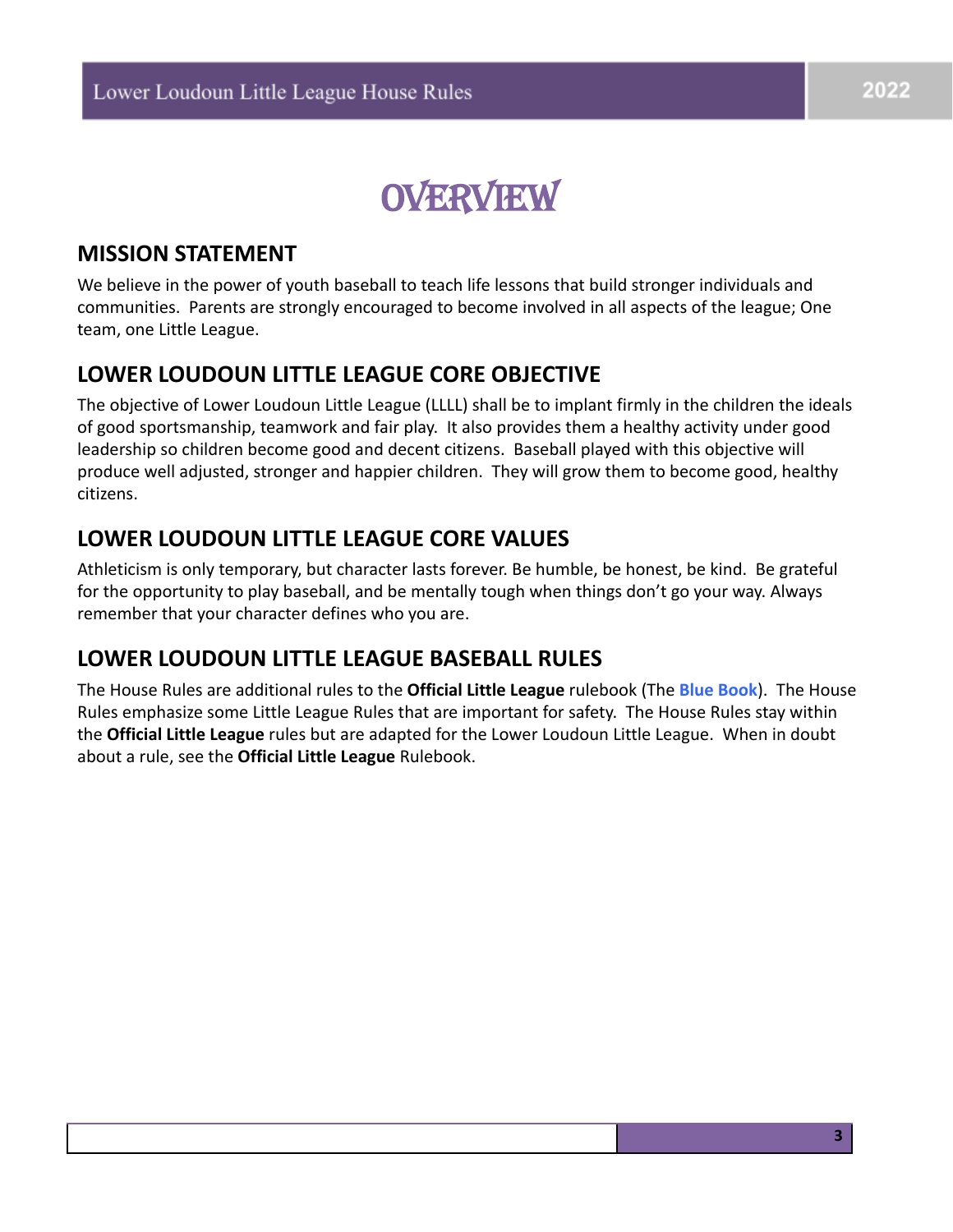## SARETTY

- 1. The most updated version of the League's Safety Plan is available on the Lower Loudoun Little League (LLLL) website at [http://www.llbaseball.org/safety-essentials/.](http://www.llbaseball.org/safety-essentials/%20)
- 2. **Lightning**: Any sight of lightning or hearing of thunder by a player, manager, or spectator must be brought to the attention of the Umpire. Play must be suspended. All players must leave the field and dugouts. They must go to a car or a building. Play will not resume until 30 minutes has elapsed from the last sight of lightning.
- 3. Players shall wear equipment in accordance with Little League Rules. (Read the **Blue Book**, sections **1.10 through 1.17**) A few key rules are:
	- a. Batting helmets are required for batting practice.
	- b. Catchers will wear masks during pre-game warm-ups, in the bullpen, and on the field (**Blue Book**, section **1.17**)
	- c. Catchers must wear a "dangling" throat protector, even if they use a hockey style mask. (**Blue Book**, section **1.17**)
	- d. Metal spikes are permitted at the Juniors, Seniors & Big League levels. (**Blue Book**, section **1.11h**)
- 4. First Aid kits are available in the equipment box at each field or at the Jeff Cobb and Foltz Field snack bars. Also located in both snack bars is one Automatic External Defibrillator (AED). Should anything be used from these boxes, please notify the League's Safety Officer so that they can be replaced.
- 5. The use of a "batting donut" or similar weight is not allowed at any level of play. (**Blue Book**, section **1.10 note 1**)
- 6. Managers or Coaches may not warm up a pitcher at home plate, in the bullpen, or elsewhere at any time. (**Blue Book**, section **3.09**)
- 7. **SLIDE RULES & MALICIOUS CONTACT**: (Read the **Blue Book**, sections **7.08.** A few key points of emphasis are:
	- a. **T-Ball, Machine Pitch, A, AA, AAA, & Majors**: No headfirst slides, while advancing toward a base. The runner will be called out. (**Blue Book**, section **7.08 (a)(4))**)
	- b. If a fielder does not have the ball and is blocking the base path, this does not give the base runner the right to run that fielder over.
	- c. Any action by a runner which, in the judgment of the umpire, displays intent to collide with or "take out" a fielder for the purpose of injuring that player or causing that player to drop the ball may be ejected.
	- d. A collision between a runner and a fielder which, in the umpire's judgment, is unavoidable is simply a collision.

**4**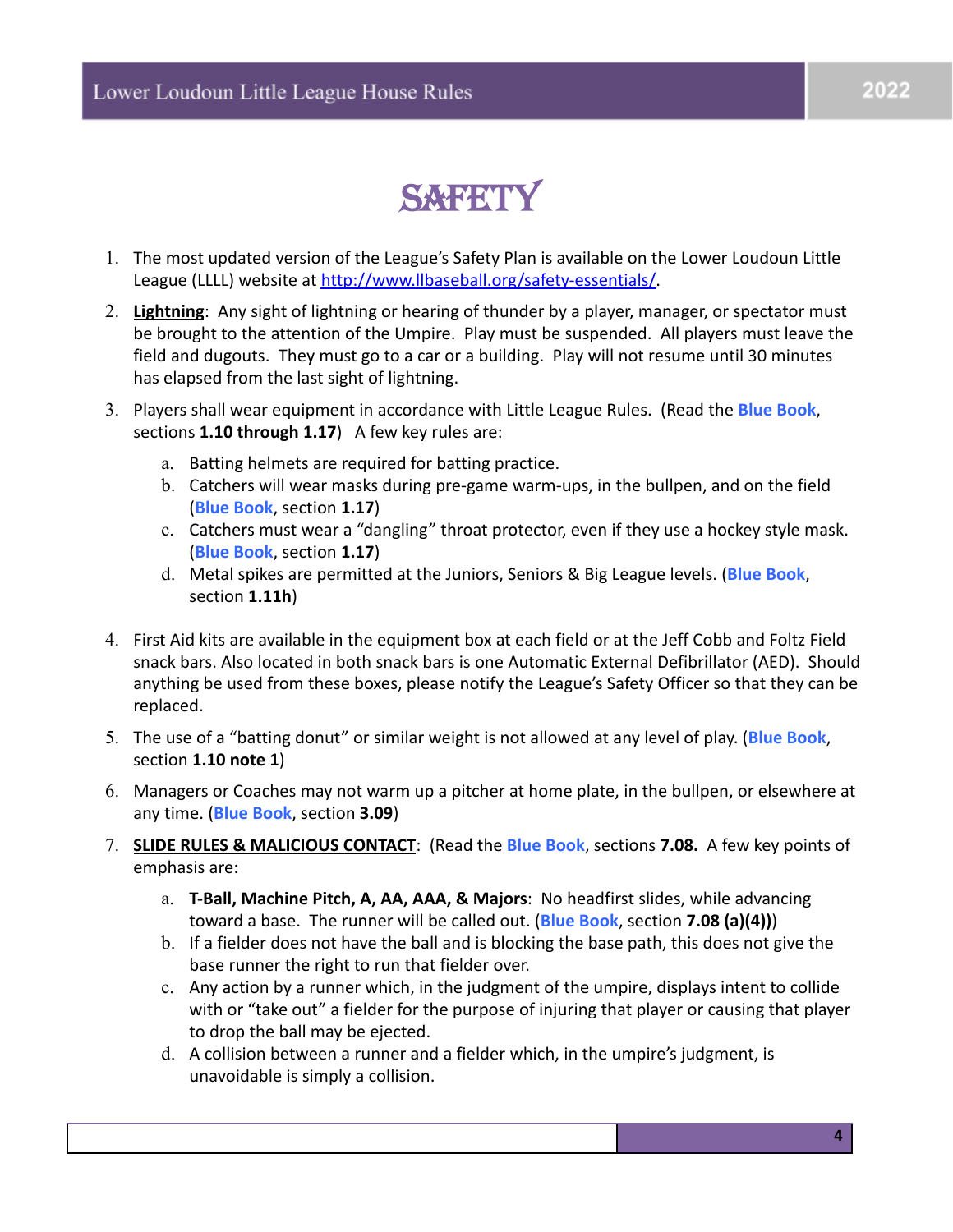### **PITCHER SAFETY**

- 1. Pitch limits are for safety. (Read the Blue Book, sections VI on pages 40-42)
- 2. Pitcher limits per day are:
	- 8 year old 50 pitches
	- 9-10 year old 75 pitches
	- 11 & 12 year old 85 pitches
	- 13-16 year old 95 pitches
	- 17-18 year old 105 pitches
- 3. If a pitcher reaches the maximum number of pitches, they may complete pitching to the batter.
- 4. For players under league age 14, the following days of rest are required:
	- 20 or less pitches 0 days rest (i.e., the pitcher can pitch the following day)
	- 21-35 pitches 1 day rest (i.e., after 34 pitches on Monday, a player will be eligible Wednesday)
	- 36-50 pitches 2 days rest
	- 51-65 pitches 3 days rest
	- 66 or more pitches 4 days rest
- 5. League age 12 year olds may not pitch in the Minors division.
- 6. Managers will turn in pitch counts to the Commissioner within 24 hours of the end of the game.
- 7. Managers may visit the pitcher at the mound (Read the Blue Book, Rule 8.06).

### **GAME CHANGES DUE TO WEATHER**

- 1. Lower Loudoun Little League Controlled Fields: (*Jeff Cobb*, *Jack Jennings*, *Pioneer* and Foltz): Check the league's website [\(www.llbaseball.org\)](http://www.leaguelineup.com). Go to the Rained-Out Information Tab. 2.
- 2. Loudoun County Controlled Fields (i.e.: school fields & Claude Moore fields): Call the Loudoun County Cancellation Hotline at 703-777-0456. Or download the RainOut Line app and search on PRCS.
- 3. Managers must make every reasonable attempt to play the game with consideration given to specific weather conditions, time to prepare a field versus darkness and subsequent games, and possible damage to a field.
- 4. The MANAGERS shall agree on the fitness of the playing field BEFORE the game starts.
- 5. The Umpire-in-Chief is in charge once the game balls are given to him/her at the plate conference. At that point the umpire is the sole judge as to weather and field conditions, and when play shall be suspended during a game.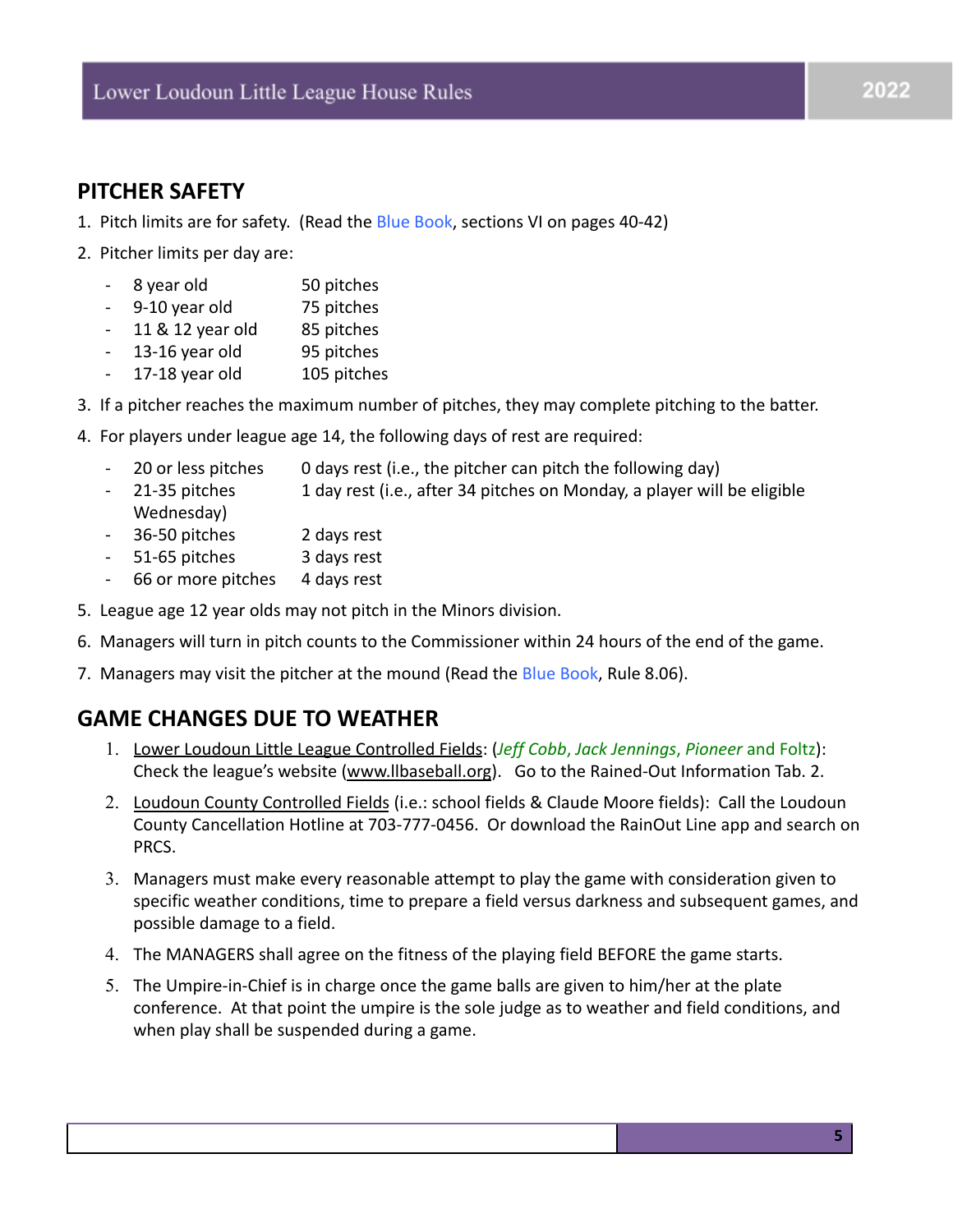- 6. Before any umpire declares a field unplayable, he/she will walk the field with both managers and identify the unfit areas and allow the managers the opportunity to correct the conditions.
- 7. The home team manager is responsible for notifying the respective Commissioner of any game that will not be played. The Commissioner will determine when a canceled or suspended game is rescheduled. (This does not include temporarily delayed games).
- 8. The Commissioner (AA and above) will call the Chief Umpire so he/she can notify the umpires.
- 9. Weekend game times will not be delayed for more than 1 hour when another game follows.

#### **PARKING**

Volunteers, parents, and spectators must park in the appropriate areas for all practices and games. Parking in reserved, handicapped, or restricted areas (this includes the grassy areas right next to the fields) WILL result in vehicles being towed at the owner's expense without warning. This applies to ALL the fields that are used by the League.

No vehicles are allowed beyond parking lots. Emergency access roads in parks and around schools are not open for use. They are for emergencies, Loudoun County PRCS or school vehicles only. This includes driving up, dropping equipment and exiting. The schools and some parks do have security cameras. Violators may be prosecuted for illegal trespass and illegal use of emergency access lanes.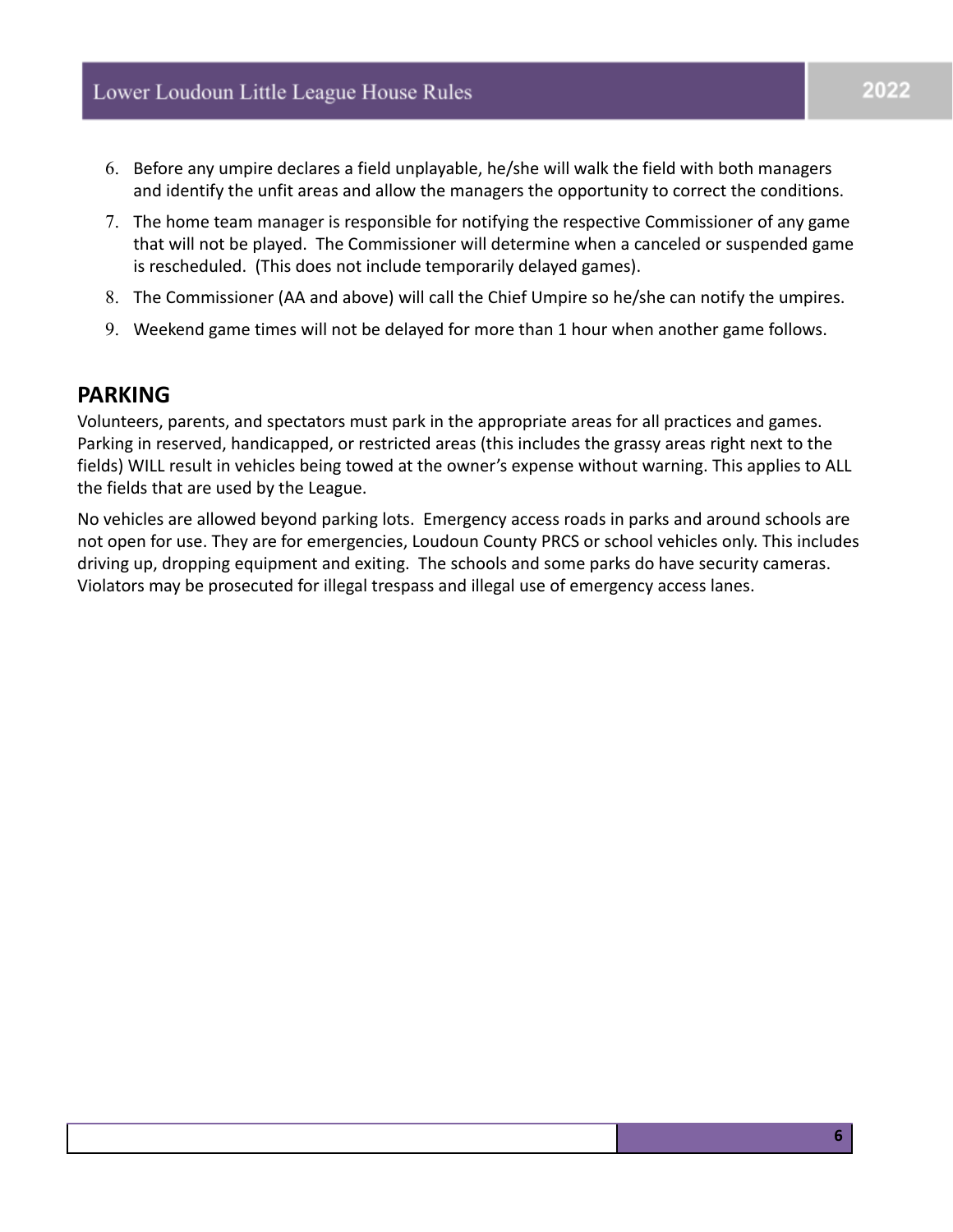## LLLL OPERATIONS

### **DIFFERENT SEASONS EXPLAINED**

LLLL offers two seasons per year, one in the Spring and one in the Fall. The Spring season generally runs from mid-March to early June, and is a competitive season. Players league age 7 and older must attend Player Assessments and be entered into the LLLL draft. Player Assessments are completed generally early to mid-February and the LLLL player drafts are completed by mid-March. If a player fails to make the scheduled Player Assessments, they are either placed in 1) the lowest division appropriate for their age or 2) the division that they played in the previous Spring season. The culmination of the Spring season is playoffs for the LLLL teams and the crowning of a champion for each division of play (above T-Ball). In addition, by early June the District All-Star teams are selected, where players 9 and up can compete with other teams across the county, state, and nation.

LLLL also has a less competitive Fall season that runs from early September until late October with practices beginning in late August. There are no tryouts in the Fall and players are generally placed one division higher than the division they played in the Spring. If players did not play in the Spring, they will be placed in the appropriate division. The level of play during the Fall season has no bearing on the assignment of players to divisions/teams in the following Spring season.

#### **Tie-Breaking Procedures (If Necessary)**

If teams have the same record at the end of the season or in an in-house tournament, the champion will be determined by the following procedures:

- 1. Head to Head
- 2. League Record
- 3. Record against common opponents
- 4. Least number of runs allowed in all regular season games
- 5. Coin Toss

### **DIFFERENT BASEBALL DIVISIONS EXPLAINED**

LLLL operates different divisions based on age and player capability.

- For kids aged 4 to 6, we offer the T-Ball division to introduce kids to the game of baseball and teach the basic skills. Based on the number of kids who sign up, the league will try to separate T-Ball into T5 and T6, with 4 and 5 years olds in one division and 6 year olds in a separate division.
- For kids aged 6 to 8, we offer the Machine Pitch (MP) division. We introduce kids to hitting thrown balls and improving their fielding skills. Generally, more advanced 6 year olds with a year of T-Ball should sign up for this division.
- For kids aged 7 to 9 we offer the A ball division. We introduce pitching and continue working to improve kids' understanding of baseball and more advanced positional skills.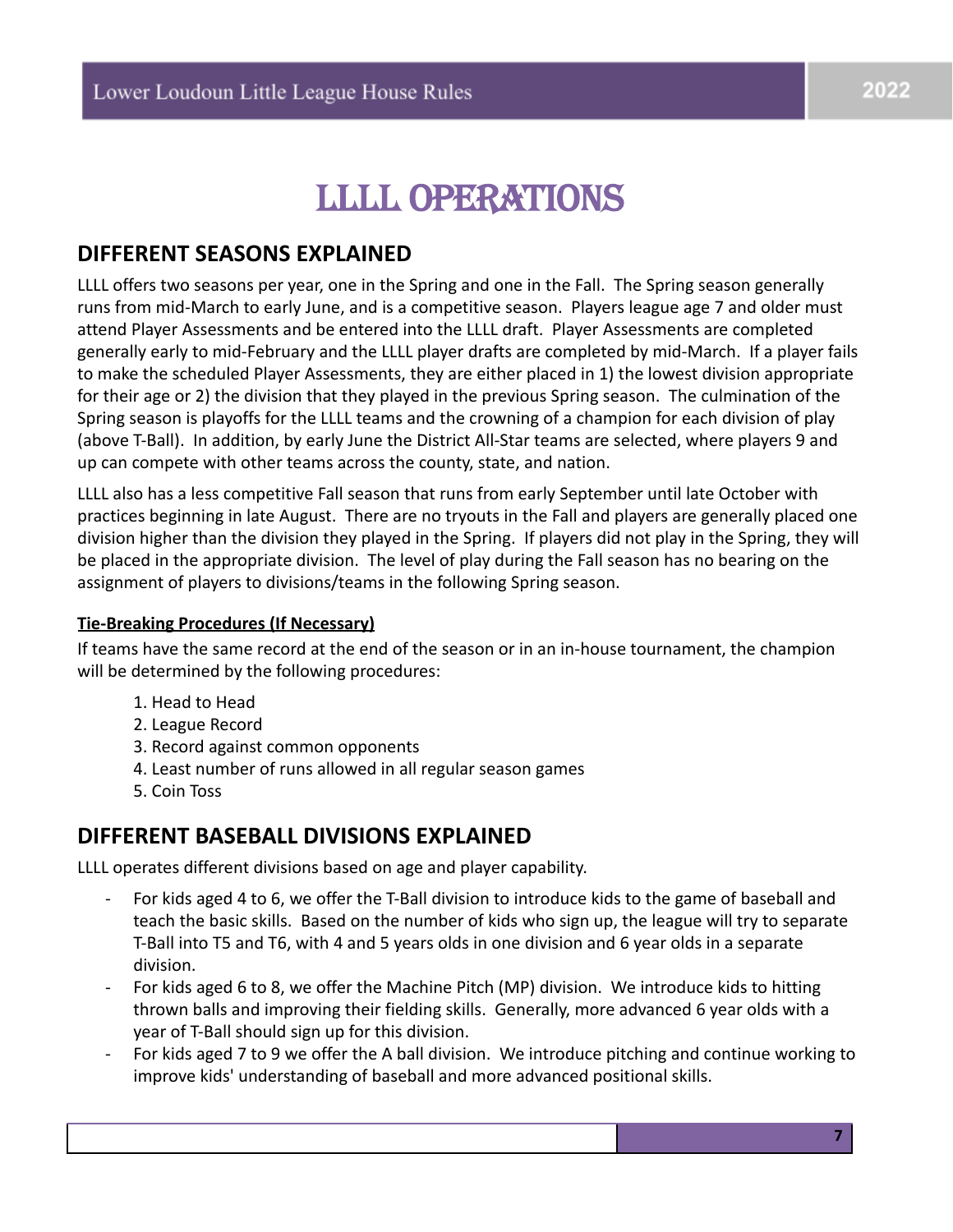- For kids aged 8 to 10 we offer the AA division. We introduce stealing and the main focus is improving the teamwork between pitchers and catchers and promoting effective decision making.
- For kids aged 9 to 11, we offer the AAA division. We start to reduce some of the limitations introduced at earlier ages and focus on improving kid's teamwork, positional skills, and overall baseball awareness.
- For kids aged 10 to 12, we offer the Majors division. This is the penultimate level of baseball for Little League and is the most competitive level offered. The focus is on advanced skills, knowledge, and teamwork to make sound baseball decisions.

| <b>LLLL Divisions</b>    | <b>T-Ball</b> | <b>MP</b>      | A              | AA             | <b>AAA</b>     | <b>Majors</b>  |
|--------------------------|---------------|----------------|----------------|----------------|----------------|----------------|
| League Age               | $4 - 6$       | $6 - 8$        | $7-9$          | $8 - 10$       | $9 - 11$       | $10 - 12$      |
| <b>Roster Size</b>       | $8 - 10$      | $10 - 12$      | $10 - 12$      | $10 - 12$      | $11 - 12$      | $12 - 13$      |
| <b>Team Formation</b>    | Assigned      | <b>Drafted</b> | <b>Drafted</b> | <b>Drafted</b> | <b>Drafted</b> | <b>Drafted</b> |
| <b>Spring Evaluation</b> | No            | Yes            | Yes            | Yes            | Yes            | Yes            |
| Pitching                 | No            | No             | Mixed          | Mixed          | Kid Pitch      | Kid Pitch      |
|                          |               |                | (Kid/Coach)    | (Kid/Coach)    |                |                |
| <b>Base Stealing</b>     | No            | No             | No             | Limited        | Yes            | Yes            |
| Standings                | No            | Yes            | Yes            | Yes            | Yes            | Yes            |
| Scoring                  | No            | Yes            | Yes            | Yes            | Yes            | Yes            |
| Playoffs                 | No            | Yes            | Yes            | Yes            | Yes            | Yes            |
| <b>Umpires</b>           | No            | No             | No             | Yes            | Yes            | Yes            |
| <b>Baseballs</b>         | Soft          | Hard           | Hard           | Hard           | Hard           | Hard           |
| <b>Field Size</b>        | 38/50         | 46/60          | 46/60          | 46/60          | 46/60          | 46/60          |
| $Co-Ed$                  | Yes           | Yes            | Yes            | Yes            | Yes            | Yes            |

### **FIELD LOCATIONS**

LLLL operates 3 baseball fields and utilizes numerous Loudoun County fields to have practices and games. Fields operated by the league are:

Jeff Cobb Field (333 S Sterling Blvd, Sterling, VA 20164) Pioneer Field (201 W Holly Ave, Sterling, VA 20164) Jack Jennings Field (333 S Sterling Blvd, Sterling, VA 20164)

Commonly used Loudoun County Fields include:

Claude Moore Park (21544 Old Vestals Gap Rd, Sterling, VA 20164) Meadowlands Elementary (729 Sugarland Run Dr, Sterling, VA 20164) Algonkian Elementary (20196 Carter Ct, Sterling, VA 20165) Guilford Elementary (600 W Poplar Rd, Sterling, VA 20164) Lowes Island Elementary (20755 Whitewater Dr, Sterling, VA 20165) Sterling Middle School (201 W Holly Ave, Sterling, VA 20164) Potowmack Elementary (46465 Esterbrook Cir, Sterling, VA 20165)

**8**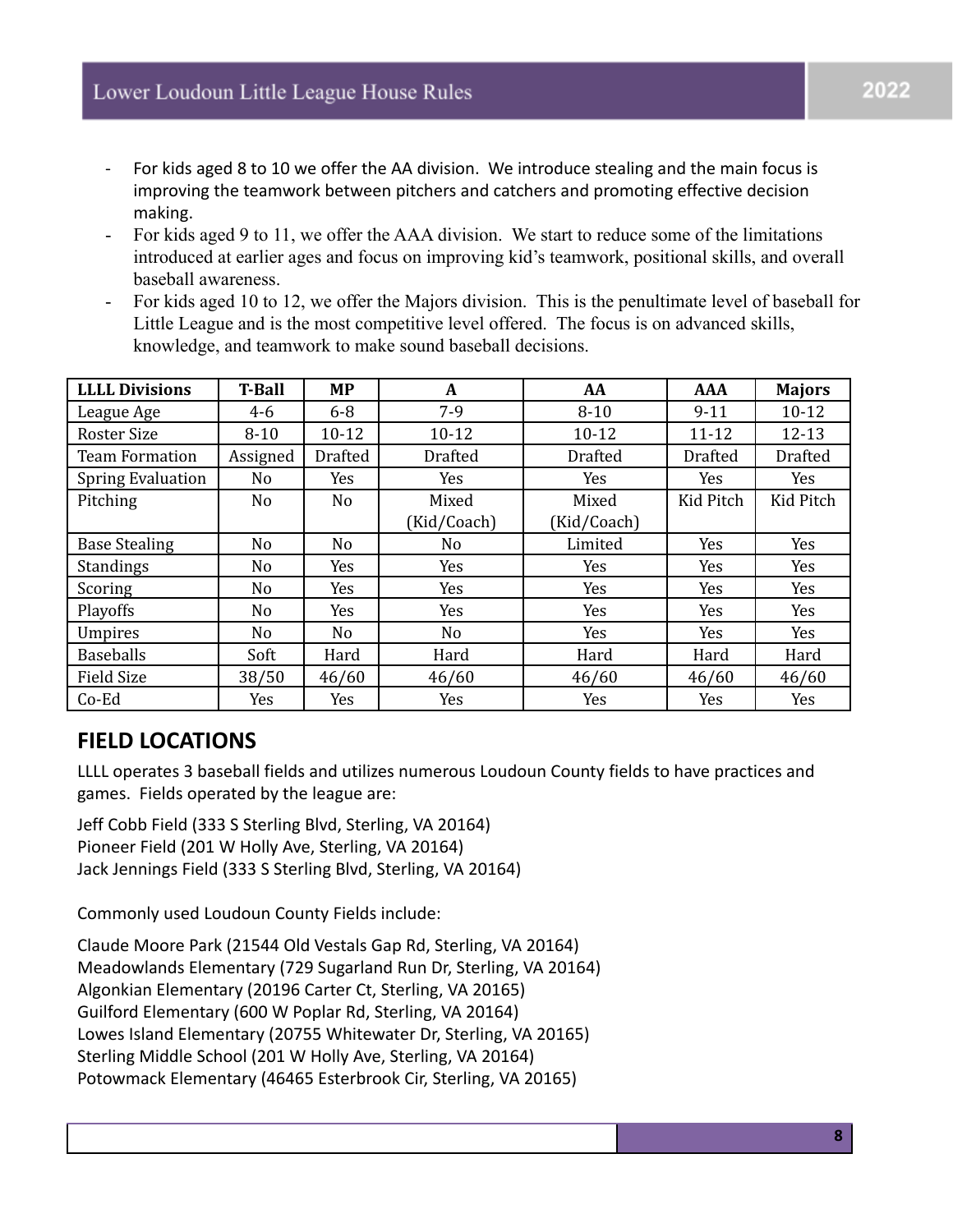#### **GAME LENGTH** (Read the **Blue Book**, sections **4.10** through **4.12**)

#### 1. A regulation game is:

- At least 2 but no more than 3 innings for Tee Ball (Coaches to decide length at start of  $2^{nd}$  inning)
- 5 innings for Machine Pitch
- 6 innings for Minors & Majors
- 7 innings for Junior, Seniors & Big League.

#### 2. No new inning will start after: (Note: This is for regular season games)

- 1 hour & 30 minutes *(Machine Pitch)*
- 2 hours *(Minors & Majors)*
- 2 hours & 15 minutes *(Junior, Seniors & Big League)*

#### AND no inning will start after:

- 10:00 pm *(Minors and Majors)*
- 10:30 pm *(Juniors, Seniors & Big League)*
- 11:00 pm *(Everyone)*
- 3. No new pitch (drop dead) after: (Note: This is for regular season games)
	- 1 hour & 30 minutes *(T-Ball)*
	- 2 hours (Machine Pitch)
	- 2 hours & 30 minutes *(Minors & Majors)*
	- 2 hours & 45 minutes *(Junior, Seniors & Big League)*.
- 4. Tie Games: If the game is tied at the time limits, the managers and umpires may:
	- If no game follows, play until a team wins.
	- If a game follows, play will be suspended 30 minutes before the start of the next game.
	- If a game is still tied, the commissioner will determine when it will be continued at a later date in accordance with Blue Book Rule 4.12. If the tie has no bearing on the standings, it can end in a tie.
- 5. Mercy Rule (10 Runs): (Read the Blue Book, sections 4.10 (e))

6. Courtesy Runners: To help speed up games, with 2 outs coaches may choose to use a courtesy runner for the player who will be catching the following inning. The courtesy runner must be the player who made the last out. (Blue Book, section 3.04)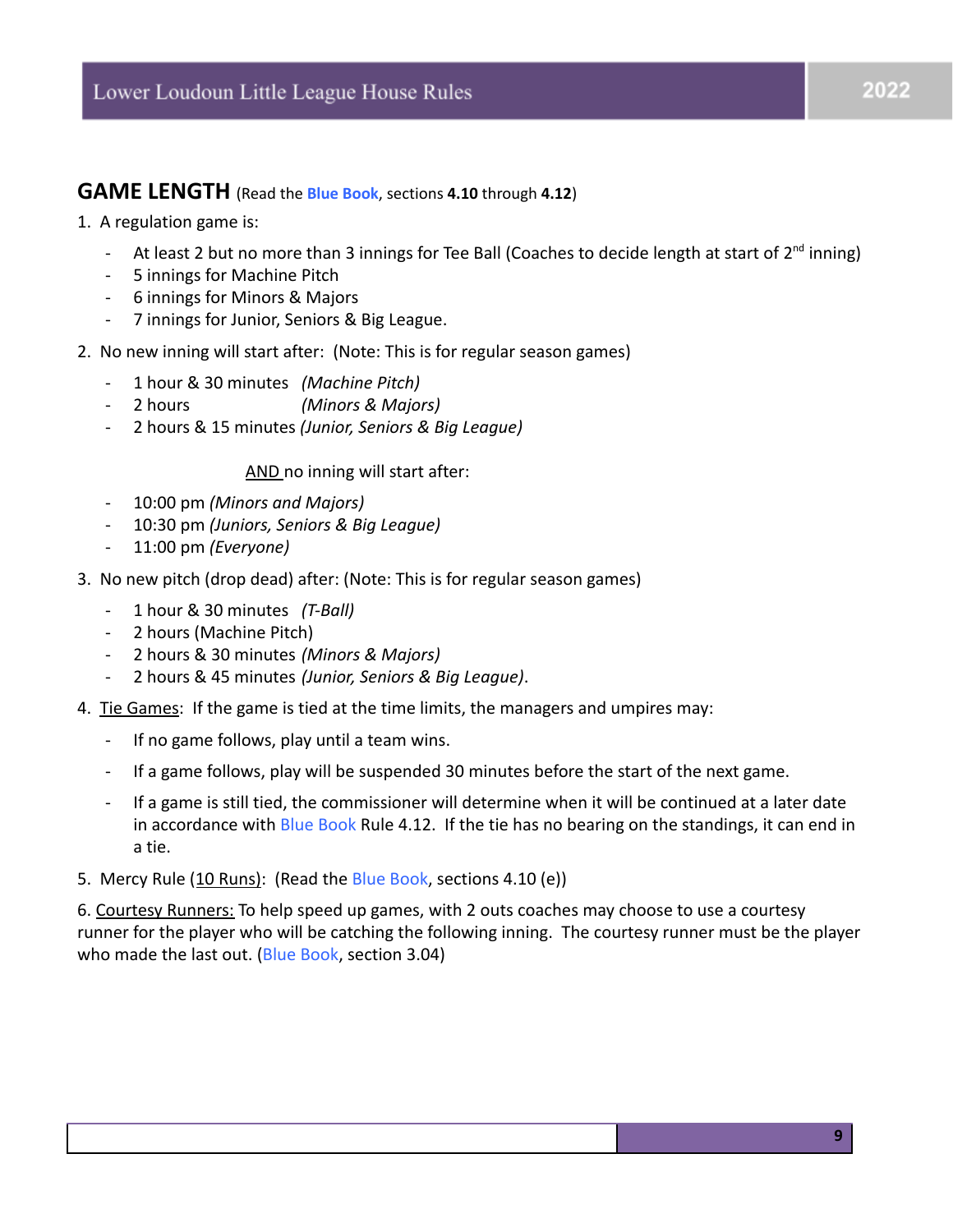## **T-BALL**

#### *SKILL & CONCEPT OBJECTIVES*

- Fundamental Athletic Skills
- Organizational Behavior & Group Dynamics
- Introduction to "TEAM" Concepts

T-Ball Division players usually range in age from 4 - 6 years old. Above all else, Lower Loudoun Little League expects each player to have a safe and enjoyable learning experience. The emphasis in T-Ball is placed on developing a basic understanding of the game. This is a non-competitive program. Winning is positively the least important item. One player's ability should never be compared to another's. Each player should be evaluated on his or her own effort and attitude. Positive reinforcement is a must at this level; no player can be a failure at 5 or 6 years old.

Lower Loudoun Little League would like to see managers working together during games, with the goal of providing the best possible learning environment. T-Ball will strive to field a minimum of eight (8) players.

#### **T-Ball Player Skill Goals**

- 1. Lower Loudoun Little League policy regarding playing time and positions is clear. At the T-Ball level, we use the "Incredi-ball", which has greatly reduced the potential for serious injury. Therefore, we have determined that each player should have the opportunity to play each position equally. The thinking is "How can a player learn to play first base if he/she never has the chance to play first base?"
- 2. Lower Loudoun Little League expects each manager to develop a rotation based on the 6 infield positions, which will give each player the same opportunity to play each position equally if they attend the games and practices. This is not for a game-by-game basis, but a "for the year" requirement. The ability to catch and throw is not the deciding factor in T-Ball -- the opportunity to develop and grow, and to be exposed to each position is.
- 3. Managers are expected to help "police" the base paths, i.e., first baseman standing in front of the base runner on first base. The first and third base coaches have the best view of this situation.
- 4. Base coaches should notify defensive coaches when an unsafe situation exists. Defensive coaches should be aware that they may be notified of this situation from time to time by the offensive coaches and should not take offense to this. Managers should resist physically moving the players, but instruct them where to stand so they are not in the base path.

#### **GENERAL RULES**

1. Home team occupies the first base bench.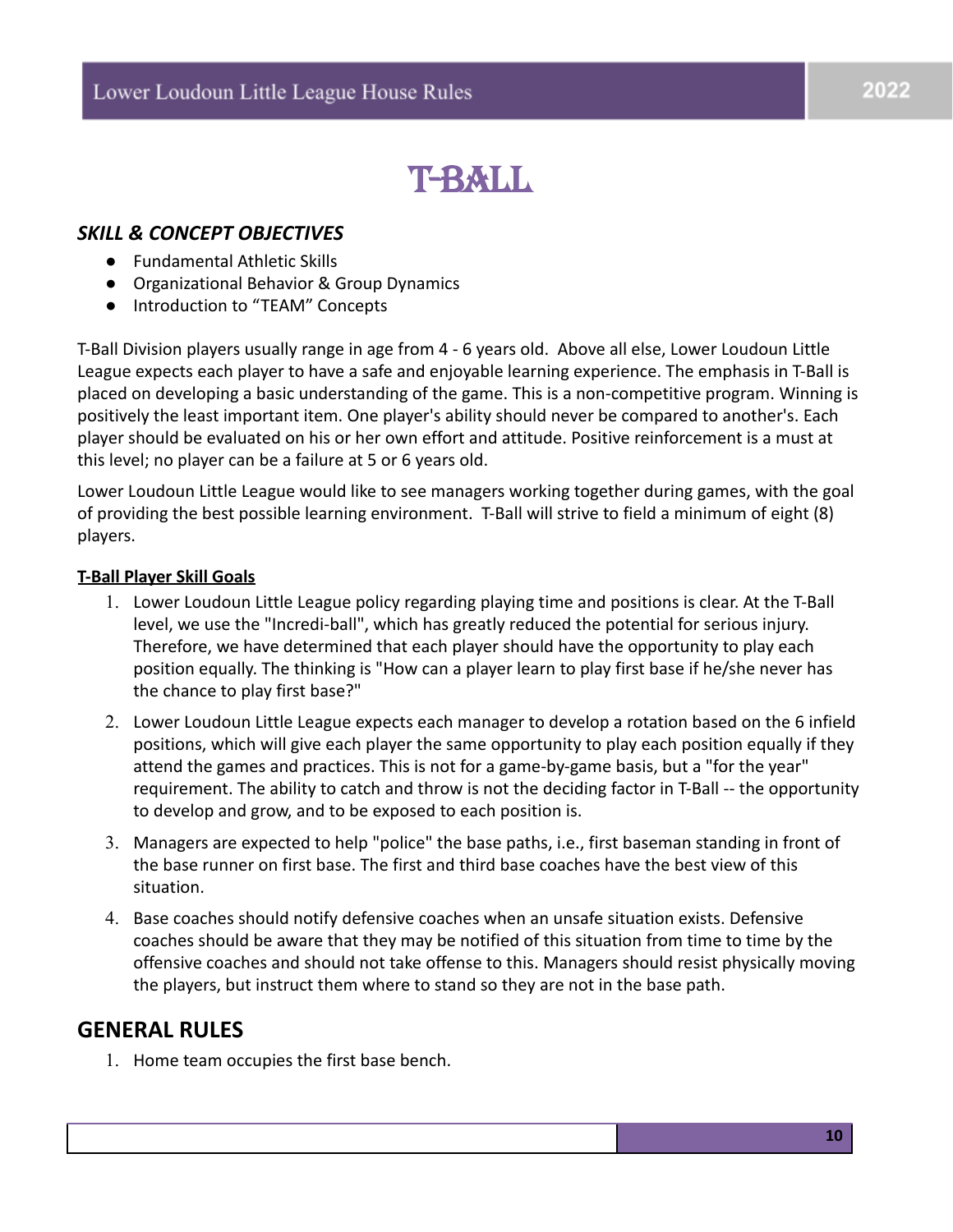- 2. Fifty (50) feet between bases.
- 3. All players bat and field each inning. An inning ends after the last player on the team has batted.
- 4. Each coach should keep the game going and must strive to complete at least 2 full innings.
- 5. Players are required to either be on the bench or on the field the entire game NO EXCEPTIONS. Do not allow players to continuously roam around or sit with their parents.
- 6. PLAYERS MUST WEAR LONG PANTS. Baseball pants are encouraged.
- 7. PLAYERS MUST WEAR SNEAKERS OR CLEATS. No sandals or open-toed shoes are permitted.

#### **OFFENSIVE RULES**

- 1. All batters and base runners must wear a helmet.
- 2. No player, other than the batter, is to handle a bat. EXCEPTION Unless the manager or coach is providing instruction to the player a safe distance away from the other players
- 3. The tee should be placed in front of home plate facing backwards so the front of the tee is against the front part of the plate (flat side to flat side)
- 4. Each batter gets 6 swings, with the coach helping on subsequent swings until the batter hits the ball.
- 5. A batted ball must pass beyond a 15-foot semicircle from home plate before it is live (Batting coach will call).
- 6. Players should advance one base at a time.
- 7. Throwing the bat is not allowed. This is a safety concern, and this rule must be enforced. T-Ball is the place to teach good habits. Any player who throws the bat after receiving a warning is out. One warning will be issued per player, per game, with any subsequent throwing of the bat resulting in an out.
- 8. Managers should warn the defensive team when strong batters are at bat to minimize the possibility of injury.
- 9. No runners are allowed to advance to the next base on an overthrow.
- 10. "Leading off" and stealing are not allowed.
- 11. Only 3 coaches are allowed on the field with the offensive team: a batting coach and first & third base coaches. Base coaches serve as umpires for their respective bases. Defensive coach located in the outfield will call second base. Batting coach will call home if needed. THE COACH'S DECISION STANDS. GIVE THE ADVANTAGE TO THE INFIELDER.

#### **DEFENSIVE RULES**

1. Pitchers, first baseman and catcher must wear a helmet with a facemask.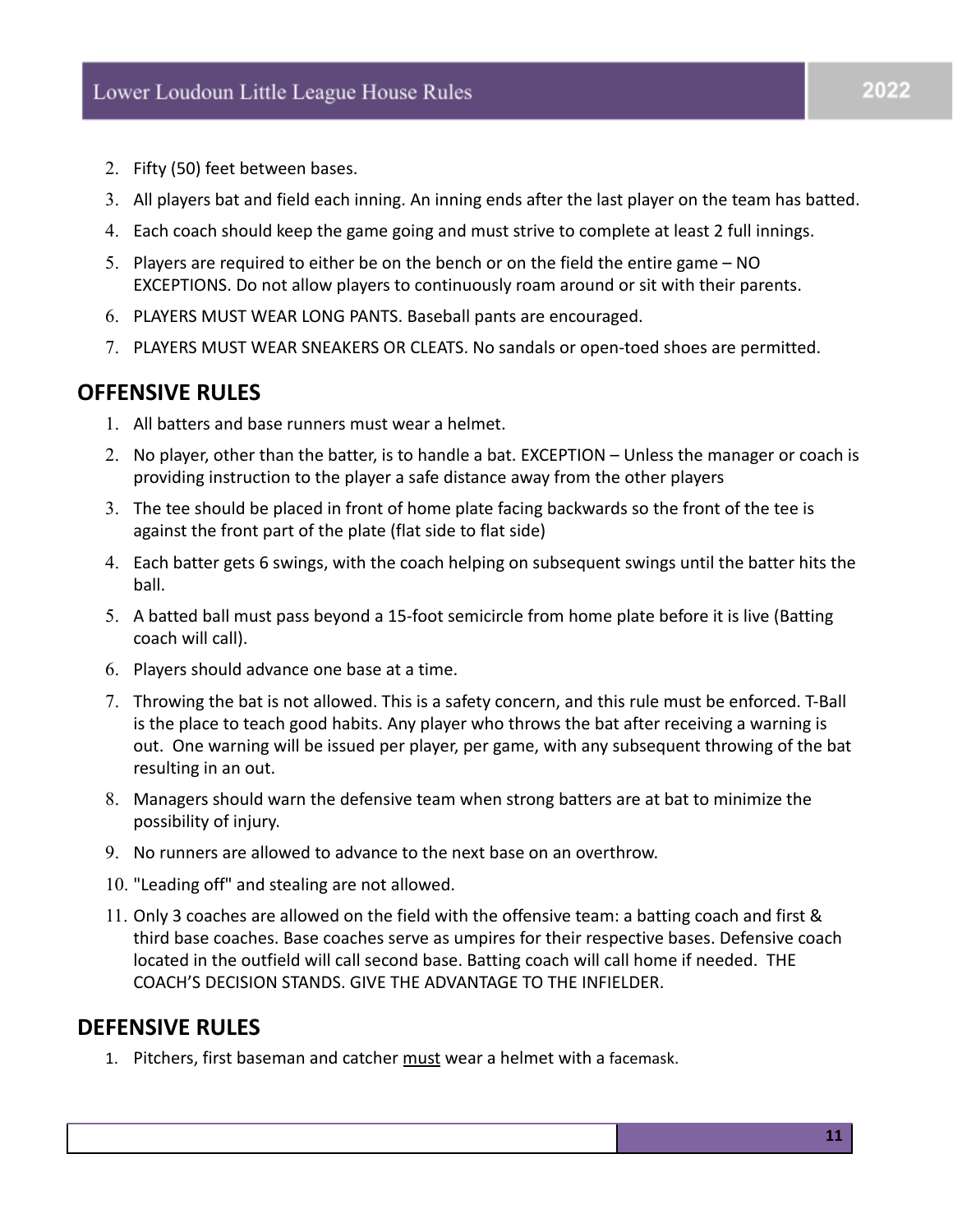- 2. In the event of an out (T6 ONLY), the batter/runner shall be directed to the dugout/bench (and not be allowed to remain on the base). No more than 2 outs can be made during any one at-bat. No triple plays count, however, if one is made, congratulate the team.
- 3. Players should be encouraged to make the right play, i.e.; pitcher throws to first base rather than running it himself/herself or rolling the ball.
- 4. Outfielders must stay out of the area designated for the infielders, approximately 10 to 15 feet behind the base path. Four infielders, pitcher and catcher in the infield - all others in the outfield.
- 5. Outfielders must throw the ball into the infield to make an out. Outfielders cannot make tags or force outs at the bases, but can catch fly balls for an out.
- 6. Play stops when the ball is returned to the infield. The infielder need not have control of the ball. (In the event a runner is more than halfway to the next base, allow him/her to advance.)
- 7. It is the obligation of the manager to rotate all players between the infield and outfield. Your players should play every position on the team and to this end, no player shall play outfield for more than two consecutive innings. During a game, no player shall play the same infield position twice. Keep records so that you track players by position played during the season so as to ensure that he/she has played all positions equally as the rest of the team.
- 8. The batting coach shall notify the defense when the last batter is up. As the ball is hit, the defense shall make ONE play and then allow the runners to clear the bases before leaving the field. The defense shall not block home plate nor tag each runner as they round the bases. The last batter shall, in effect, be considered a home-run hitter. With the exception of ONE defensive play, the batter and all base runners shall be allowed to run the bases as if a home run were hit.
- 9. Only 3 coaches are allowed on the field with the defensive team.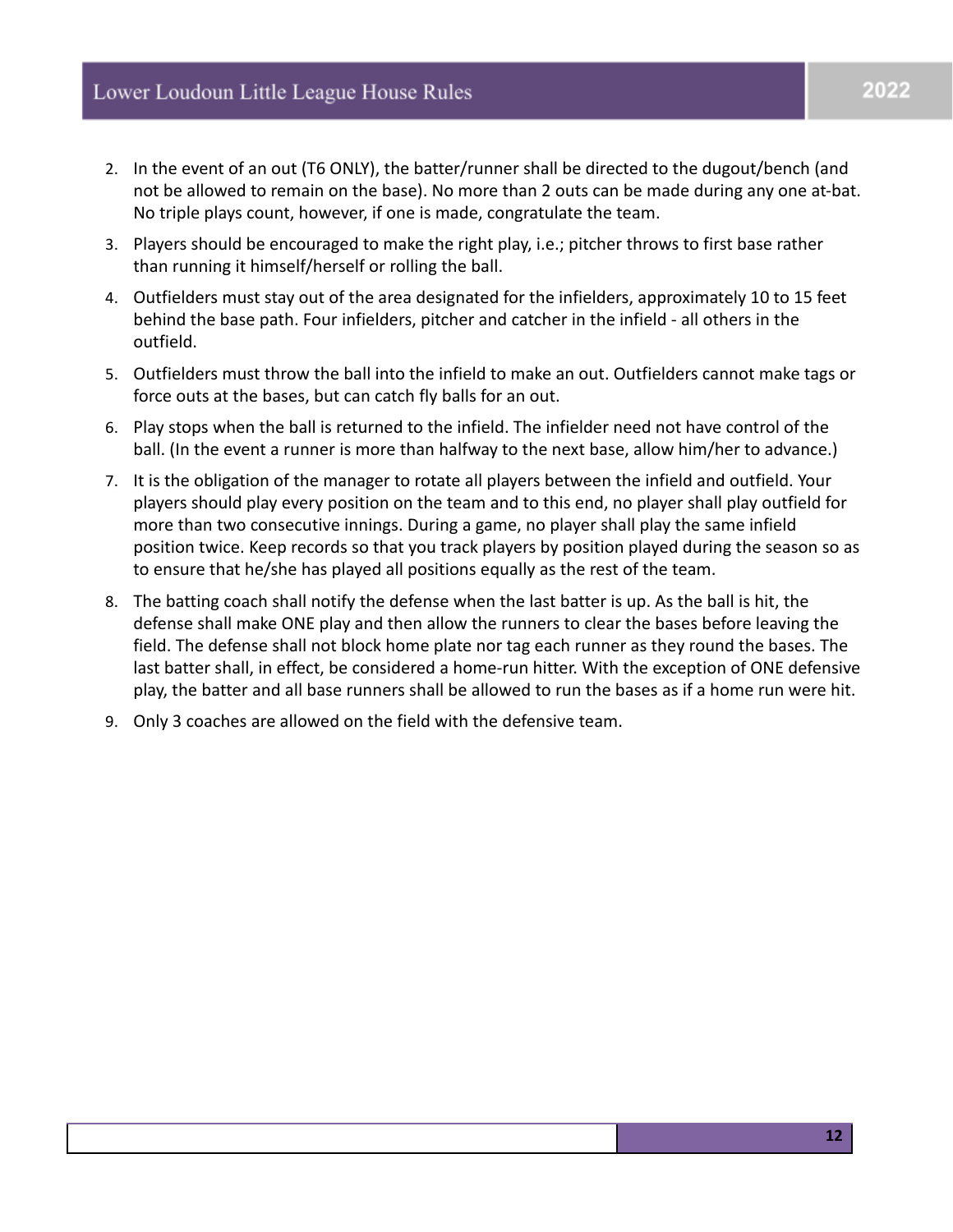## **MACHINE PITCH**

### **SKILL & CONCEPT OBJECTIVES**

- Fundamental Baseball Skills
- Organizational Behavior & Group Dynamics
- Advanced "TEAM" Concepts

Machine Pitch Division players usually range in age from 6 - 8 years old. The main focus of the managers, coaches and parents in this division is to teach the fundamental skills of baseball and provide all the players with an opportunity to learn all positions, skills, good sportsmanship, and the rules of the game in a safe, positive and fun environment. The season shall be played in an **instructional** format.

#### **GENERAL RULES**

- 1. Delaying tactics are unfair and reflect poorly on the offending coach.
- 2. Players who attend practice cannot sit on the bench for 2 consecutive innings.
- 3. The first and third base coaches shall make the safe/out calls at those bases. The defensive fielding coach shall make the call at second base. The coach/pitcher shall make the call at home plate.
- 4. Winning games should not be the goal.
- 5. First and third base coaches are to help "police" the base paths. They should notify the defensive coach of any impending obstruction of the base paths. Defensive coaches should be aware that the base coaches will be helping to keep infielders out of the base lines.
- 6. The speed of the pitching machine should not be changed during the game, except to adjust for uniformity of pitches within the strike zone, using the micro adjustment. The speed for the machine should be set to 6 and the machine should be placed approximately 42 feet from the back of home plate.
- 7. Managers should be fairly rotating their players at all positions during the course of a game and the entire season. The goal should be not to play a player twice at any one position until every other player has had an opportunity to play that position. Managers should give every player a chance to learn each position. If a player struggles at a skill or position, the manager should help the player improve and not dismiss the player from that position. Managers are to be sensitive to hiding players behind the plate or in the outfield. Avoiding "Hot Spots" in the name of safety is fine. You must rotate your players so that all of them have the opportunity to play all skilled positions. Keep good records of positions played by each player on your team to ensure minimum playing time requirements are met and that all players have played equally in all skilled positions.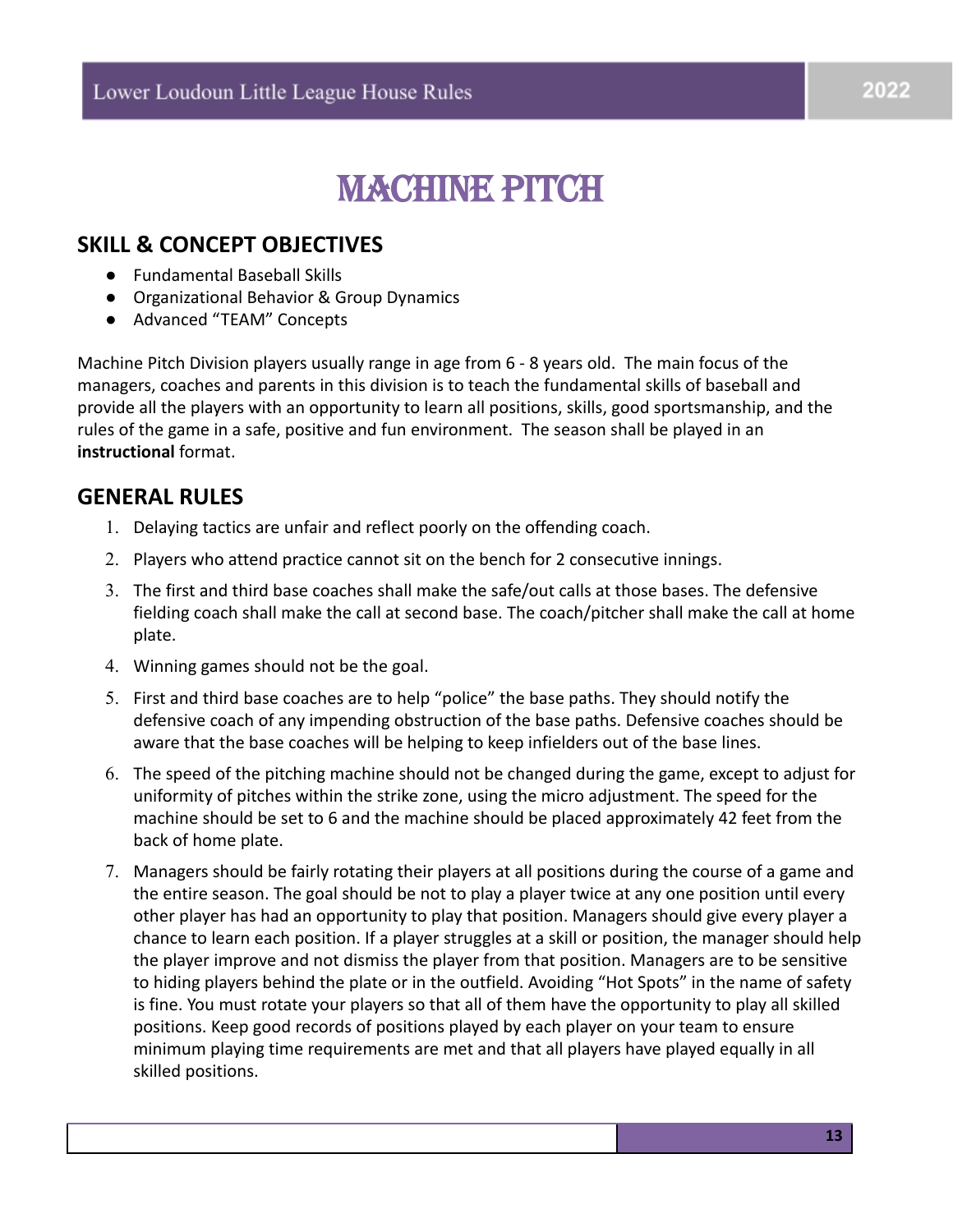8. Players can sit on the bench for only one inning at a time. Players can play in-field or outfield for only two consecutive innings (example: If a player plays 2 consecutive innings in the infield, he must then be rotated to an outfield position, or to the bench. If he is placed on the bench, he can only return to the game in an outfield position, before being rotated back to an infield position). Infield positions are: pitcher, catcher, 1st base, 2nd base, 3rd base, and shortstop. Outfield is defined as: Left, Center and Right (with 3 outfielders); Left, Left Center, Right Center and Right (with 4 outfielders). Managers can play 4 outfielders if they have 10 players available.

#### **OFFENSIVE RULES**

- 1. There is a 5 Run limit per inning. (**Blue Book**, **Rule 5.04)**
- 2. Use a Continuous Batting Order (**Blue Book**, **Rule 4.04**)
- 3. Each batter will get a maximum of **6 total pitches** from the pitching machine. Balls and Strikes will not be counted. An errant pitch shall count regardless if the batter swings at the pitch or not (unless the pitch is hit into fair territory).
- 4. After 6 total pitches from the machine, the ball is placed on a tee in front of home plate and the batter hits from a tee to the field.
- 5. If a batted ball hits the pitching machine or the pitching coach, the ball is ruled dead and the batter is awarded first base. Only those base runners forced to advance due to the batter being awarded first base may advance in this situation.
- 6. Runners may not advance on an overthrow. For balls hit to the outfield, base runners may advance until the ball is in the infield and in possession by one of the infielders. If the base runner has left their base to run to the next base when the ball is determined in possession "under control", the base runner may continue to advance to the next base at risk of being put out, or return to their base. Base runners should focus on the base coaches for instruction on whether they should proceed to the next base. Possession "Under control" as used above would be a judgment call, but with the benefit of doubt placed with the defensive player.
- 7. The pitching coach shall not instruct while the play is in progress. They may give instruction to base runners or batters between pitches.
- 8. A batter will get one warning per game for throwing the bat. The batter will be declared out if he/she throws the bat again during the game.

### **DEFENSIVE RULES**

- 1. A team may field 10 players. The extra player must be positioned in the outfield.
- 2. Outfielders are not allowed to make "putouts" (touch a base or tag a runner). They may catch fly balls for an out, perform a throwing assist on a force out made by an infielder, or be a back-up player as part of a run down to make an out. The intent of the rule is to ensure outfielders throw the ball to an infielder and do not run the ball to the infield.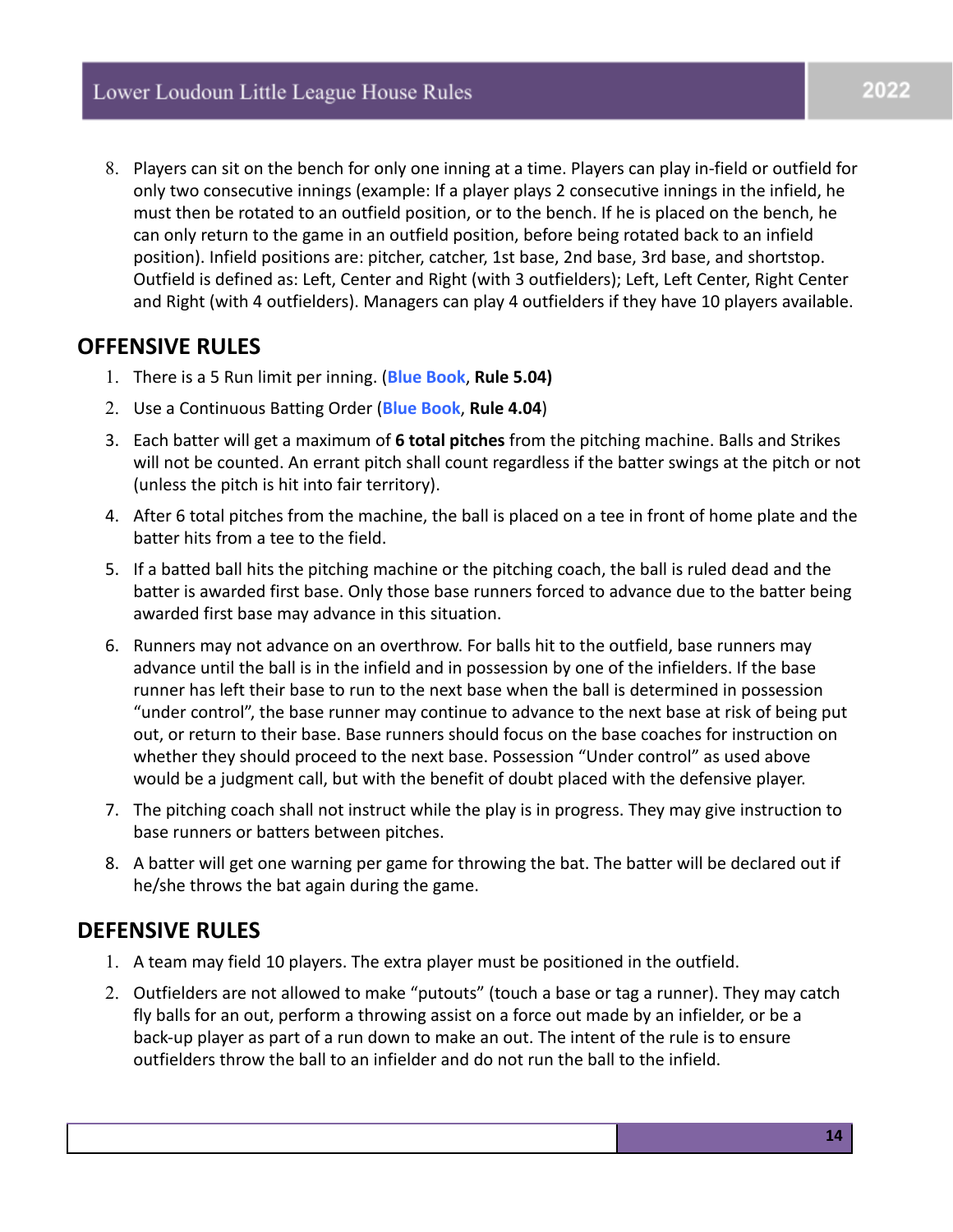- 3. The pitcher shall wear a helmet during play.
- 4. Catchers MUST be utilized defensively and at least attempt to catch the pitched ball. Catchers are to catch from the normal location behind home plate.
- 5. When a thrown ball hits the pitching machine, and stays in fair territory, the ball is live and in play. If the ball rolls into foul territory after striking the pitching machine or coach by a thrown ball, the ball is dead and the base runners advance to the next base beyond the last base touched.
- 6. Two coaches from the fielding team may be on the field.
- 7. The pitcher must stand within a 6' radius of the pitching plate and not in front of the pitching machine. The pitcher cannot leave the circle before the ball is hit.
- 8. A coach may call time to instruct their players after the play is over. Normal coaching is allowed while the play is in progress.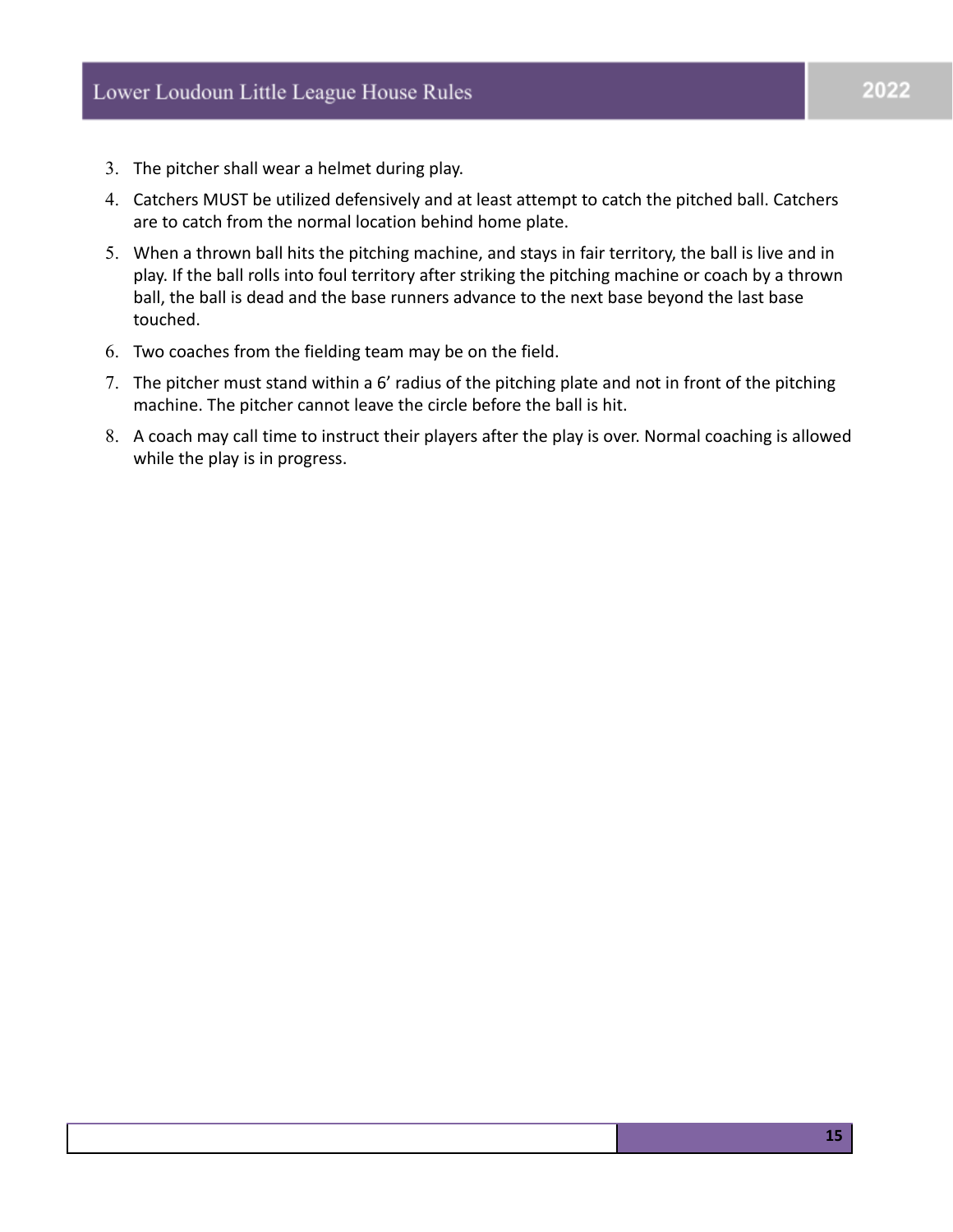## **A**

### **SKILL & CONCEPT OBJECTIVES**

- Fundamental Baseball Skills
- Position Specific Skills & Plays
- Baseball Rules & Regulations
- Introduction to Baseball Strategy

A Division players usually range in age from 7 - 9 years old. Managers draft players based upon player assessment ratings and their individual team needs. Coaches focus on developing individual and team skills to field a competitive team and prepare them for the Majors Division.

#### **A Player Skill Goals**

- 1. Continued focus on good sportsmanship and team play!
- 2. Winning games should not be the goal.
- 3. Batting skills development including proper stance, hitting from a pitcher, and pitch selection.
- 4. Development of catchers for blocking wild pitches, getting passed balls, and throwing back to the pitcher on the mound.
- 5. Introduction to pitching and proper mechanics.
- 6. Develop base running skills for situational play, including proper sliding technique.
- 7. Fielding emphasis on getting behind the ball and setting up the throw, getting the ball to the correct position for the out or to keep the runners from advancing.
- 8. Develop tracking skills for catching fly balls and arm strengthening practice (long toss).

### **GENERAL RULES**

- 1. AA rules will be in effect during the Fall season when A and AA Divisions are combined.
- 2. Delaying tactics are unfair and reflect poorly on the offending coach.
- 3. Players who attend practice cannot sit on the bench for 2 consecutive innings.
- 4. Players can sit on the bench for only one inning at a time. Players can play in-field or outfield for only two consecutive innings (example: If a player plays 2 consecutive innings in the infield, he must then be rotated to an outfield position, or to the bench. If he is placed on the bench, he can return to the game in an outfield or infield position). Infield positions are: 1st base, 2nd base, 3rd base, and shortstop. Pitcher and catcher are not considered infield positions for the purposes of the rotation rule. Outfield is defined as: Left, Center and Right (with 3 outfielders);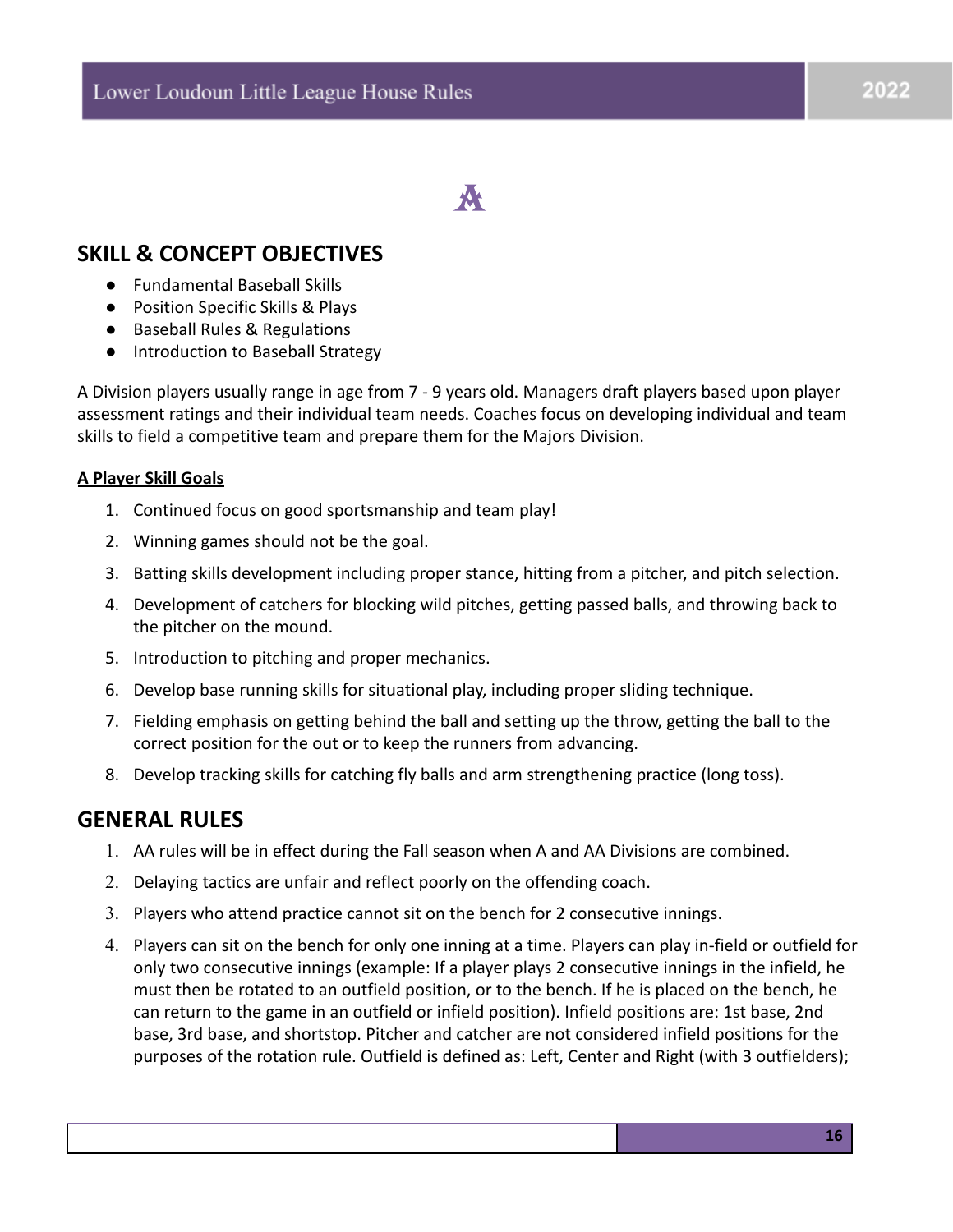Left, Left Center, Right Center and Right (with 4 outfielders). Managers can play 4 outfielders if they have 10 players available.

- 5. Umpires: Teams must provide umpires for A games.
	- a. Home Team: Provides a home plate (located behind the pitcher) umpire.
	- b. Visiting Team: Provides a field umpire.
	- c. Managers will designate umpires early in the season, and contact the league Umpire-in-Chief for appropriate training.

#### **OFFENSIVE RULES**

- 1. There is a 3 Run limit per inning. (Lower Loudoun Little League modified rule from **Blue Book**, **Rule 5.04)**
- 2. Use a Continuous Batting Order (Read the **Blue Book**, **Rule 4.04**)
- 3. A batter is **automatically out** on a dropped 3rd strike.
- 4. Bunting is not permitted for A games.
- 5. Infield fly will not be in effect for A games.
- 6. Stealing of bases is **not permitted** for A games.
- 7. After a ball is put into play, the play is live until the ball is in the possession of the pitcher and is on the pitcher's mound.
- 8. There are **no walks** in A.
- 9. The  $1^{st}$  and  $2^{nd}$  innings will be full coach pitch.
- 10. Full coach pitch.
	- Pitches will be delivered overhand, **underhand pitching is not permitted**.
	- Coaches are required to pitch with both feet on the pitcher's mound at all times (unless avoiding contact with a batted or thrown ball).
	- The pitcher's mound is defined as the circle of dirt surrounding the pitching rubber (pitcher's plate) or where there is no grass infield, the raised ground surrounding the pitching rubber (pitcher's plate).
	- A maximum of seven (7) pitches or three (3) strikes will be allowed for each batter. If the batter has not advanced within the seven (7) pitches, the batter will be called out. A foul ball cannot be counted as the last pitch.
	- The offensive coach must make every effort to stay out of the play avoiding contact with the ball or a fielder.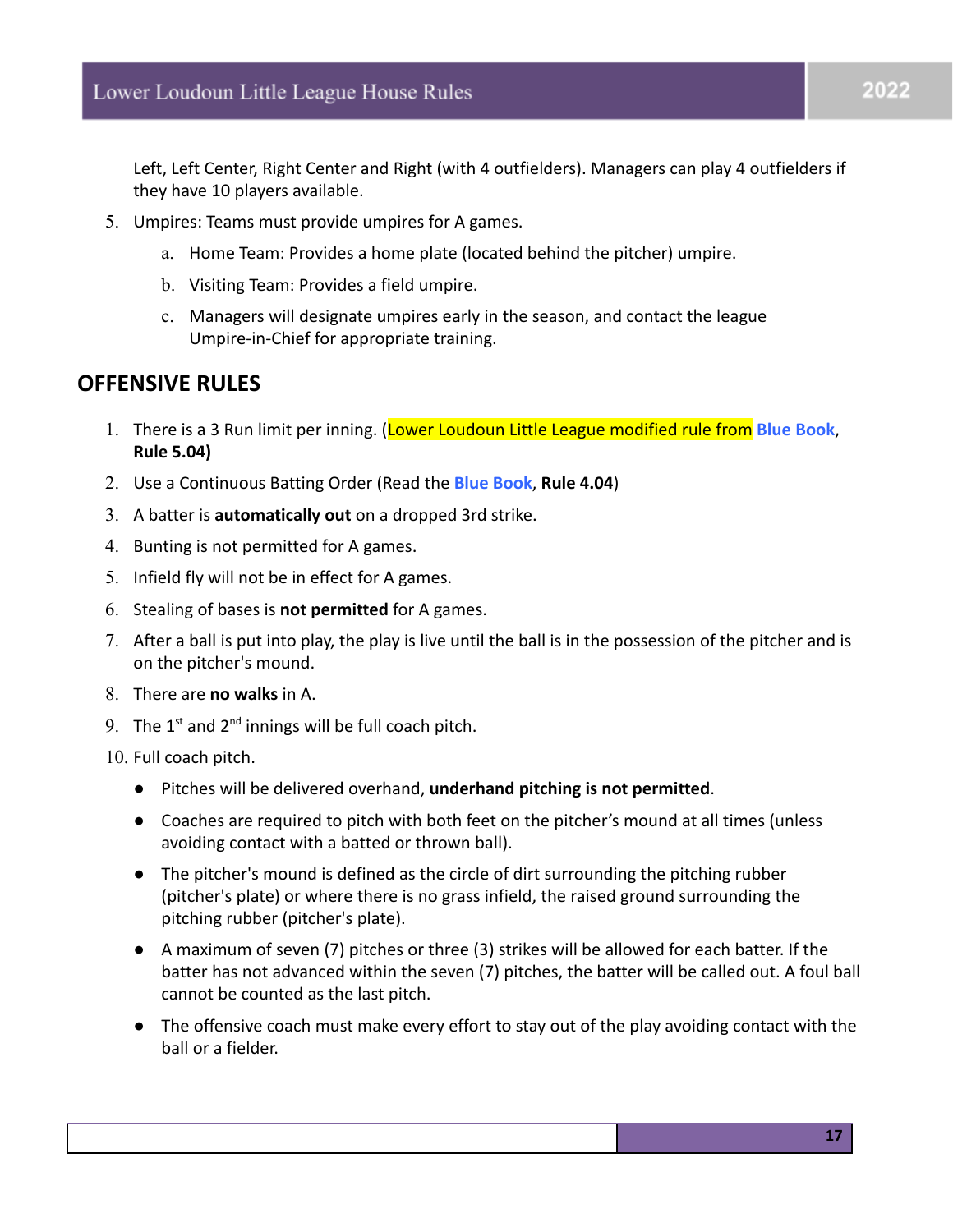- If the umpire determines this condition was not met, the ball is ruled dead and the batter is awarded first base. Only those base runners forced to advance due to the batter being awarded first base may advance in this situation.
- 11. The 3<sup>rd</sup>, 4<sup>th</sup>, 5<sup>th</sup>, and 6<sup>th</sup> innings will be player pitch with coach assistance for no walks. Players during player pitch innings are limited to **one inning regardless of pitch count**. If players pitch one or more pitches in an inning (for relief), that inning still counts as the one inning.
- 12. Playoffs in the A division will consist of all player pitch with coach assistance innings.
- 13. Player pitch with coach assistance for no walks.
	- After ball four the offensive coach enters after time is granted by the umpire.
	- Pitches will be delivered overhand, **underhand pitching is not permitted**.
	- Coaches are required to pitch with both feet on the pitcher's mound at all times (unless avoiding contact with a batted or thrown ball).
	- The pitcher's mound is defined as the circle of dirt surrounding the pitching rubber (pitcher's plate) or where there is no grass infield, the raised ground surrounding the pitching rubber (pitcher's plate).
	- The batter will keep the number of strikes they had when ball four occurred.
	- The coach will pitch to the batter until a ball is put into play or strike three, whichever occurs first.
	- The offensive coach must make every effort to stay out of the play avoiding contact with the ball or a fielder.
	- If the umpire determines this condition was not met, the ball is ruled dead and the batter is awarded first base. Only those base runners forced to advance due to the batter being awarded first base may advance in this situation.

### **DEFENSIVE RULES**

- 1. A team may field 10 players. The extra player must be positioned in the outfield.
- 2. Outfielders are not allowed to make "putouts" (touch a base or tag a runner). They may catch fly balls for an out, perform a throwing assist on a force out made by an infielder, or be a back-up player as part of a run down to make an out. The intent of the rule is to ensure outfielders throw the ball to an infielder and do not run the ball to the infield.
- 3. The pitcher shall wear a helmet during coach pitch innings.
- 4. Catchers **MUST** be utilized defensively and **at least attempt** to catch the pitched ball. Catchers are to catch from the normal location behind home plate.
- 5. Two coaches from the fielding team may be on the field.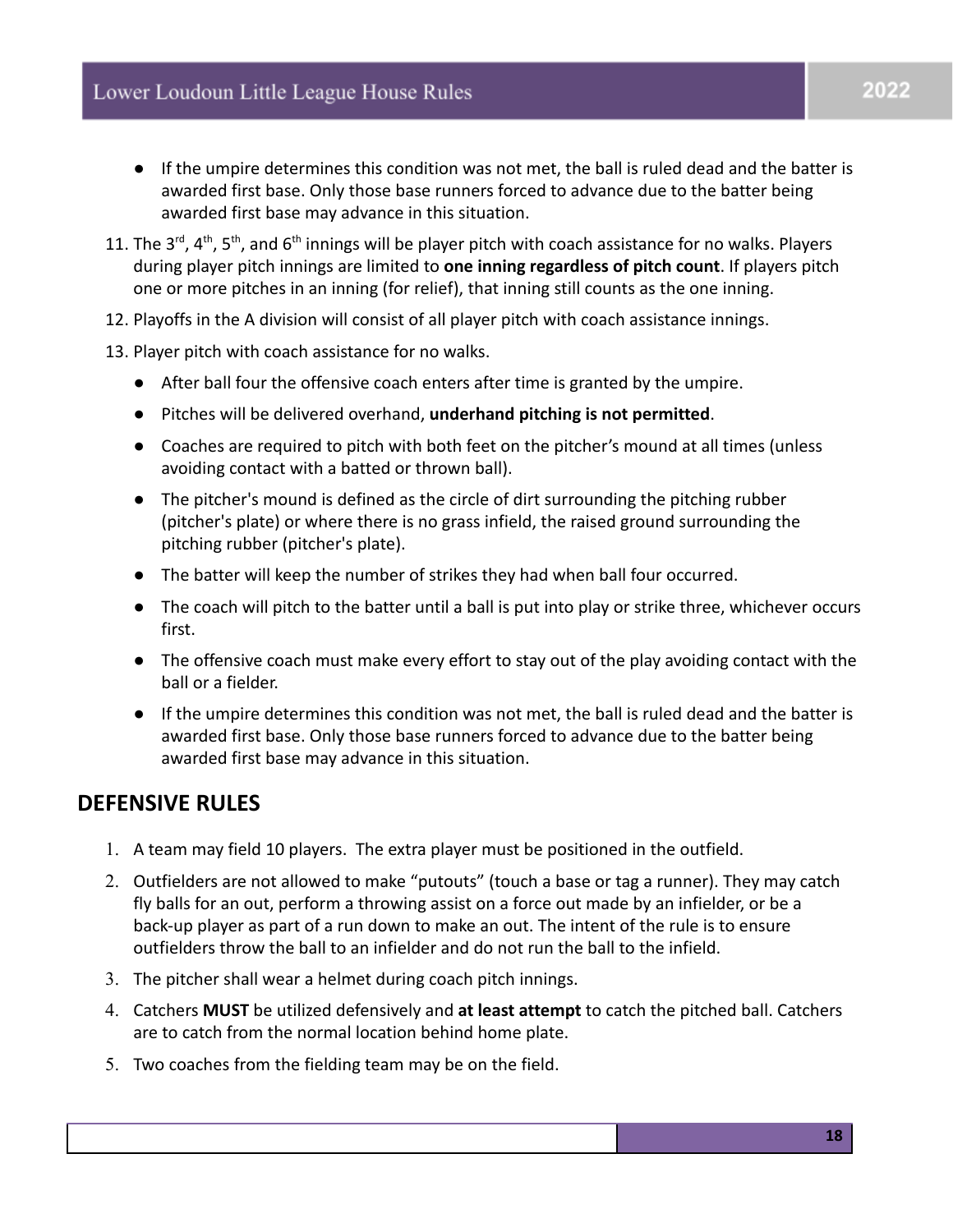### Lower Loudoun Little League House Rules

- 6. During coach pitch, the pitcher must stand within a 6' radius of the pitching plate and not in front of the pitching coach. The pitcher cannot leave the circle before the ball is hit.
- 7. A coach may call time to instruct his players after the play is over. Normal coaching is allowed while the play is in progress.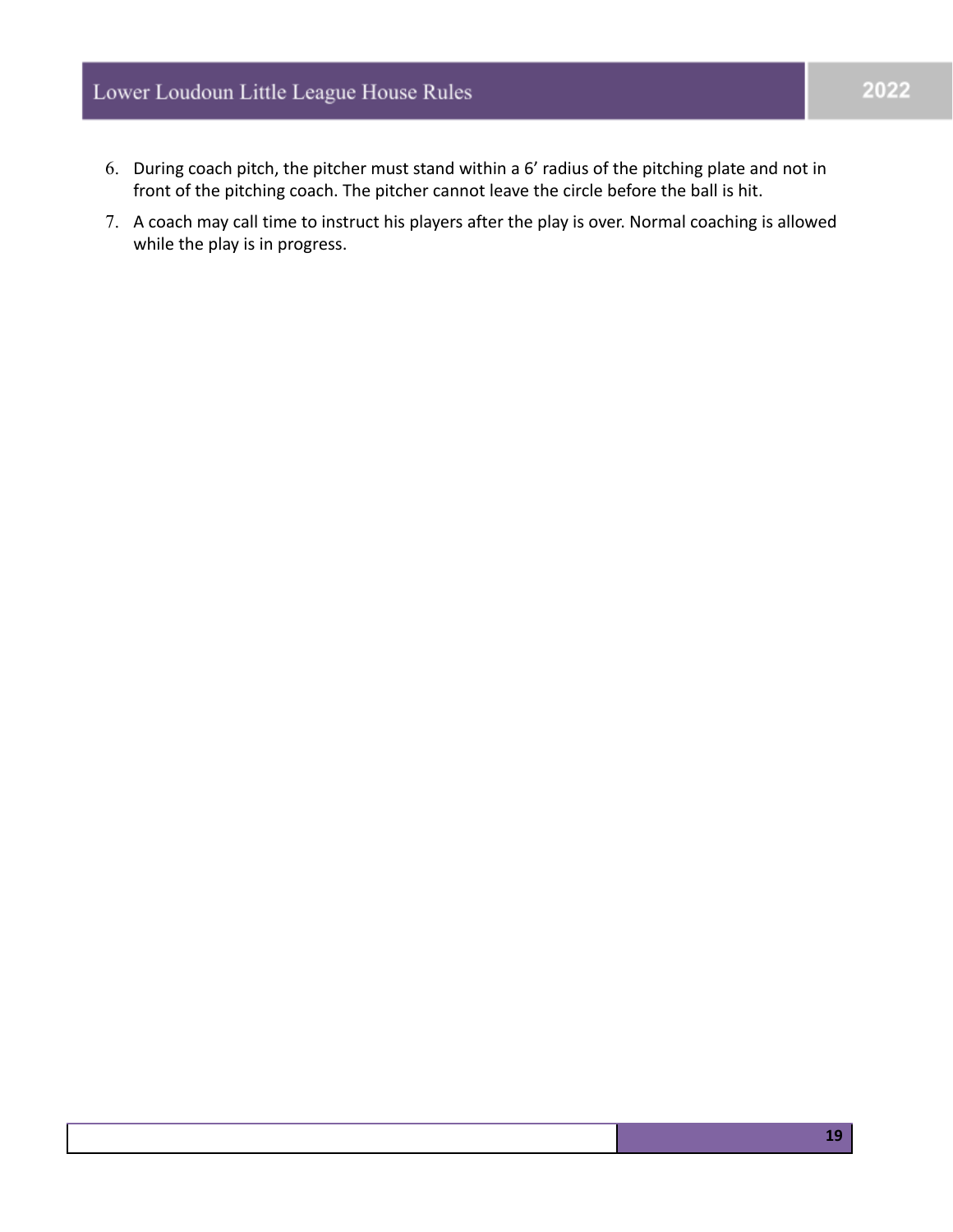**AA** 

### **SKILL & CONCEPT OBJECTIVES**

- Fundamental Baseball Skills
- Position Specific Skills & Plays
- Baseball Rules & Regulations
- Introduction to Baseball Strategy

AA Division players usually range in age from 8 - 10 years old. Managers draft players based upon player assessment ratings and their individual team needs. Coaches focus on developing individual and team skills to field a competitive team and prepare them for the Majors Division.

#### **AA Player Skill Goals**

- 1. Continued focus on good sportsmanship and team play!
- 2. Batting skills development including proper stance, pitch selection, bunting, and reading signals.
- 3. Increased development of catchers (signals, blocking, pass balls, making the throw from home to second, good throws back to the pitcher on the mound and when the pitcher is covering home plate) as the importance of position increases at this level.
- 4. Pitching emphasis on good mechanics, injury prevention (ice).
- 5. Develop base running skills for situational play, including proper sliding technique.
- 6. Fielding emphasis on getting behind the ball and setting up the throw, getting the ball to the correct position for the out or to keep the runners from advancing.
- 7. Develop tracking skills for catching fly balls and arm strengthening practice (long toss).

**Umpires**: An umpire will be used for AA games. If a League designated umpire is not available:

- Home Team: Provides a home plate umpire.
- Visiting Team: Provides a field umpire.
- Managers will designate umpires early in the season, and contact the league Umpire-in-Chief for appropriate training.

Players can sit on the bench for only one inning at a time. Players can play in-field or outfield for only two consecutive innings (example: If a player plays 2 consecutive innings in the infield, he must then be rotated to an outfield position, or to the bench. If he is placed on the bench, he can return to the game in an outfield or infield position). Infield positions are: 1st base, 2nd base, 3rd base, and shortstop. Pitcher and catcher are not considered infield positions for the purposes of the rotation rule.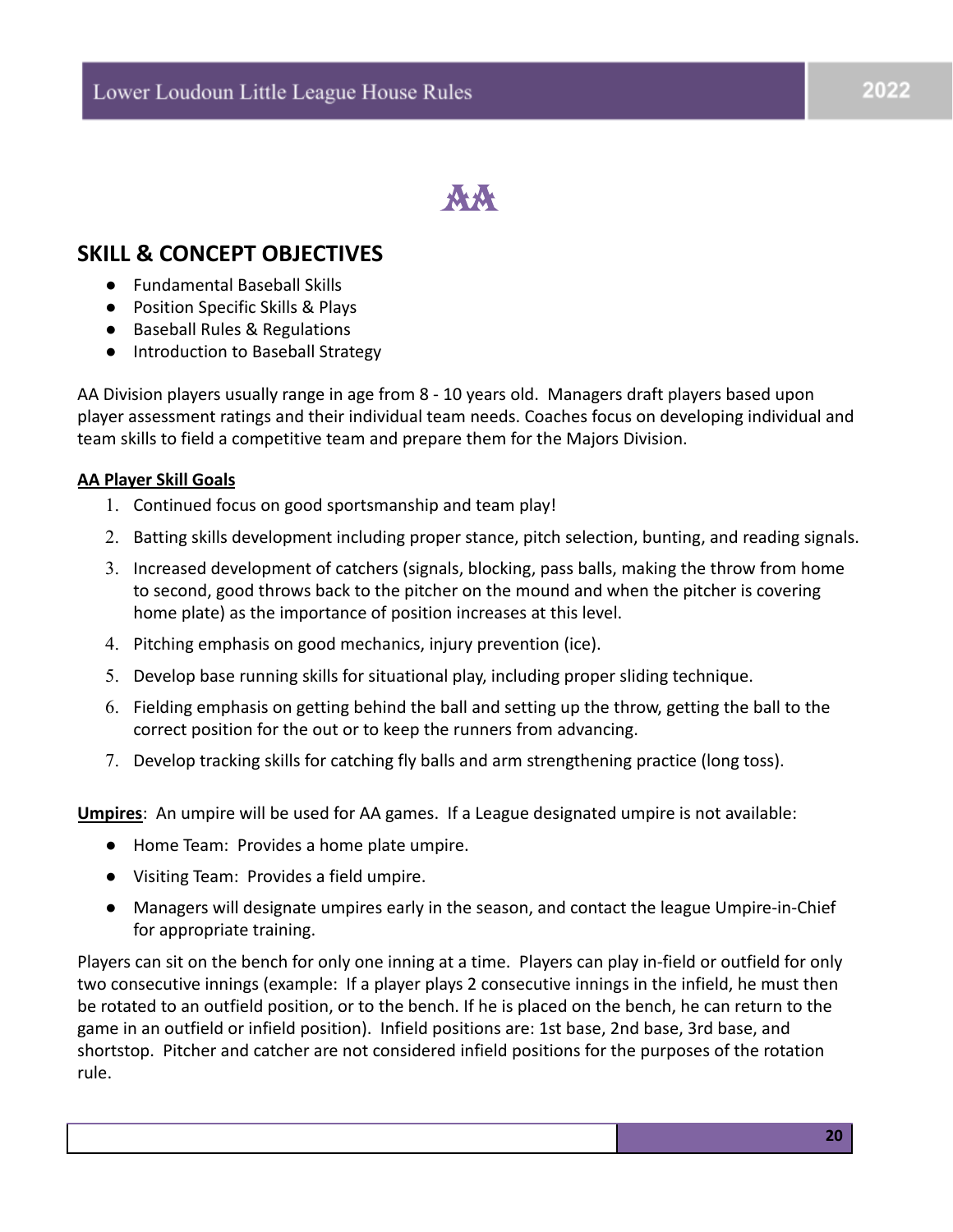#### **GENERAL RULES**

- 1. AA rules will be in effect during the fall season when A and AA Divisions are combined.
- 2. Delaying tactics are unfair and reflect poorly on the offending coach.
- 3. Players who attend practice cannot sit on the bench for 2 consecutive innings.
- 4. Players can sit on the bench for only one inning at a time. Players can play in-field or outfield for only two consecutive innings (example: If a player plays 2 consecutive innings in the infield, he must then be rotated to an outfield position, or to the bench. If he is placed on the bench, he can return to the game in an outfield or infield position). Infield positions are: 1st base, 2nd base, 3rd base, and shortstop. Pitcher and catcher are not considered infield positions for the purposes of the rotation rule.
- 5. **Umpires**: An umpire will be used for AA games. If a League designated umpire is not available:
	- Home Team: Provides a home plate umpire.
	- Visiting Team: Provides a field umpire.
	- Managers will designate umpires early in the season, and contact the league Umpire-in-Chief for appropriate training.

#### **OFFENSIVE RULES**

- 1. There is a 5 Run limit per inning. (**Blue Book**, **Rule 5.04)**
- 2. Use a Continuous Batting Order (Read the **Blue Book**, **Rule 4.04**)
- 3. A batter is **automatically out** on a dropped 3rd strike. Runners may advance at their own risk.
- 4. Infield fly **will not** be in effect for AA games.
- 5. Stealing of 2nd or 3rd is permitted. A runner stealing from 1st to 2nd may not advance to 3rd on an error or overthrow.
- 6. Stealing of home is not permitted. This includes wild pitches, passed balls, or overthrows from the catcher back to the pitcher. If a runner on 3rd base is leading after a pitch and the catcher, pitcher, or other player throws the ball to 3rd, the runner is still not permitted to steal home. If the runner safely makes touches home, they will be sent back to 3rd base.
- 7. The play is live until the ball is in the possession of the pitcher and is on the pitcher's mound.
- 8. The  $3^{rd}$ ,  $4^{th}$ ,  $5^{th}$ , and  $6^{th}$  innings will be full player pitch with walks.
- 9. Playoffs in the AA division will consist of all full player pitch innings.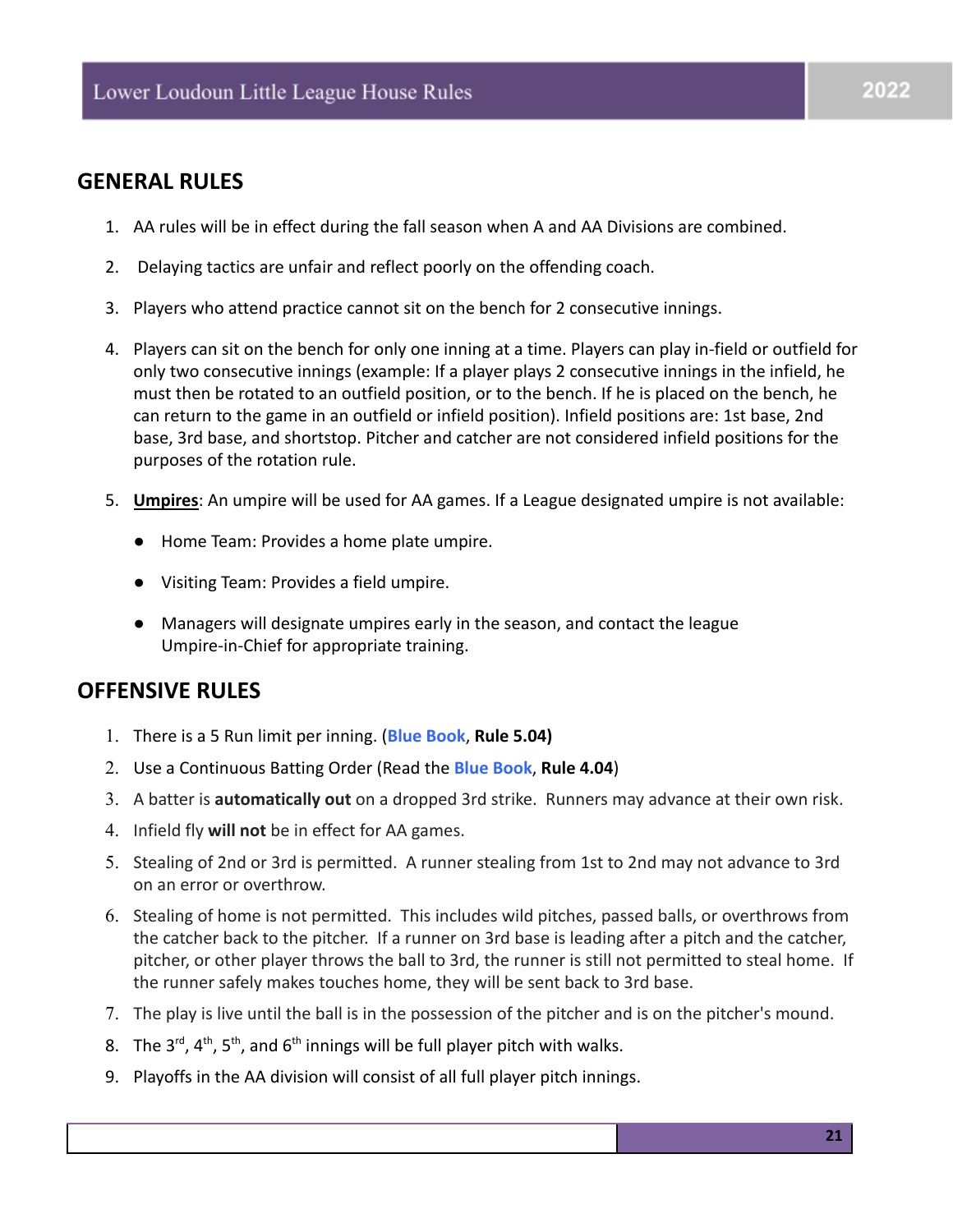**22**

- 10. The  $1<sup>st</sup>$  and  $2<sup>nd</sup>$  innings will be player pitch with coach assistance for no walks.
- 11. Player pitch with coach assistance for no walks.

-

- After ball four, the play is still live and base runners may advance at their own risk.
- The offensive coach may only enter if the play is dead (see rule 7) and time is granted by the umpire.
- Pitches will be delivered overhand, **underhand pitching is not permitted**.
- Coaches are required to pitch with both feet on the pitcher's mound at all times (unless avoiding contact with a batted or thrown ball).
- The pitcher's mound is defined as the circle of dirt surrounding the pitching rubber (pitcher's plate) or where there is no grass infield, the raised ground surrounding the pitching rubber (pitcher's plate).
- The batter will keep the number of strikes they had when ball four occurred.
- The coach will pitch to the batter until a ball is put into play or strike three, whichever occurs first.
- The offensive coach must make every effort to stay out of the play avoiding contact with the ball or a fielder.
- If the umpire determines this condition was not met, the ball is ruled dead and the batter is awarded first base. Only those base runners forced to advance due to the batter being awarded first base may advance in this situation.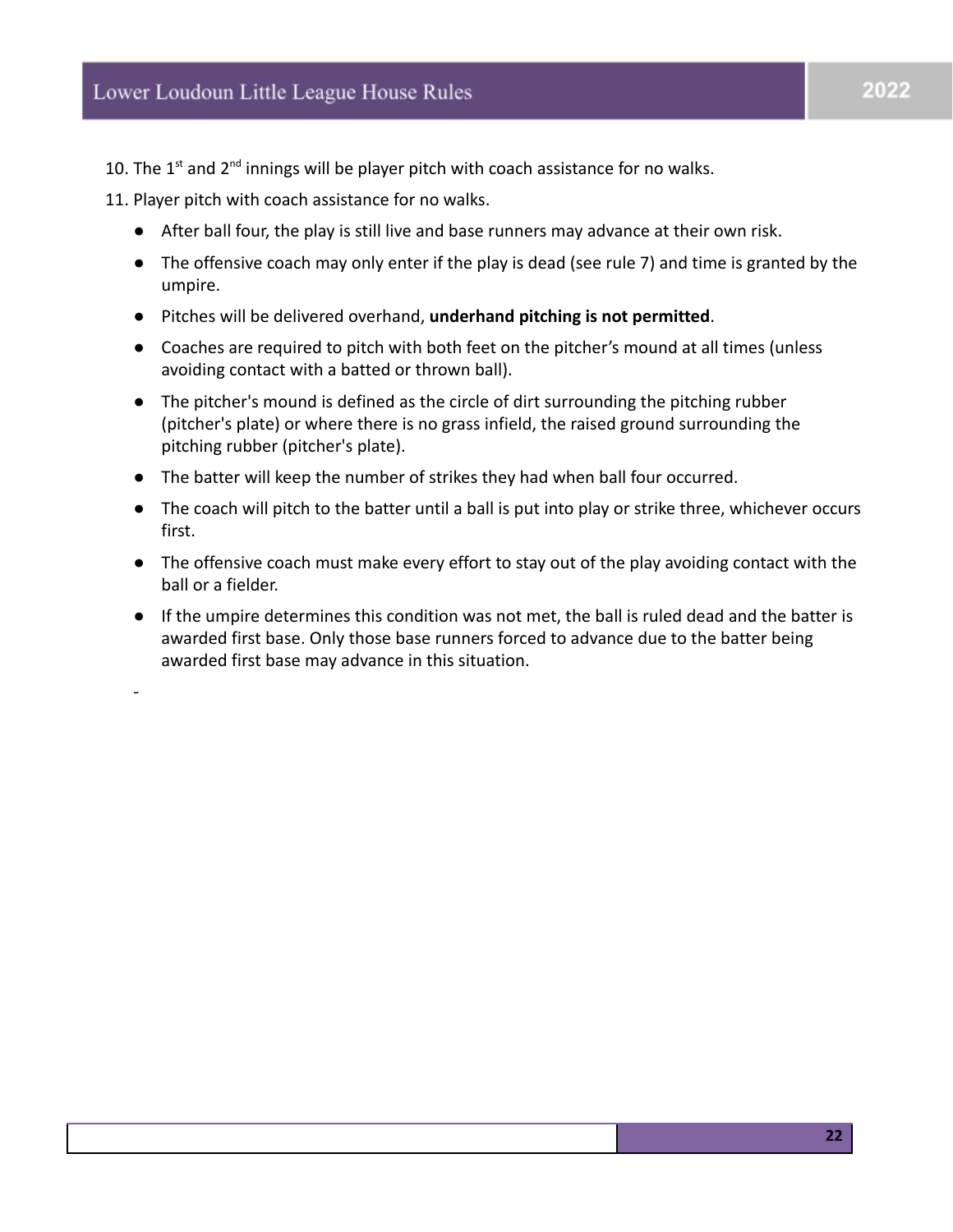

#### **SKILL & CONCEPT OBJECTIVES**

- Fundamental Baseball Skills
- Position Specific Skills & Plays
- Baseball Rules & Regulations
- Introduction to Baseball Strategy

AAA Division players usually range in age from 9 - 11 years old. All players on the team bat. Managers draft players based upon tryout ratings and their individual team needs. Coaches focus on developing individual and team skills to field a competitive team and prepare them for the Majors Division. Players attending practice and present at the start of the game will not be benched for two consecutive innings.

#### **AAA Player Skill Goals**

- 1. Continued focus on good sportsmanship and team play!
- 2. Batting skills development including proper stance, pitch selection, bunting, and reading signals from Manager/Coach.
- 3. Increased development of catchers (signals, blocking, pass balls, making the throw from home to second, good throws back to the pitcher on the mound and when the pitcher is covering home plate) as the importance of position increases at this level.
- 4. Pitching emphasis on good mechanics, injury prevention (ice), and development of pitching variety (fastball, change-up, location).
- 5. Develop base running skills for situational play, including proper sliding technique.
- 6. Fielding emphasis on getting behind the ball and setting up the throw, getting the ball to the correct position for the out or to keep the runners from advancing.
- 7. Develop tracking skills for catching fly balls and arm strengthening practice (long toss).

Players can sit on the bench for only one inning at a time. Players can play in-field or outfield for only two consecutive innings (example: If a player plays 2 consecutive innings in the infield, he must then be rotated to an outfield position, or to the bench. If he is placed on the bench, he can return to the game in an outfield or infield position). Infield positions are: 1st base, 2nd base, 3rd base, and shortstop. Pitcher and catcher are not considered infield positions for the purposes of the rotation rule. Pitchers may pitch up to their age-based pitch count specified in the Green Book.

#### **OFFENSIVE RULES**

1. There is a 5 Run limit per inning. (**Blue Book**, **Rule 5.04)**

2022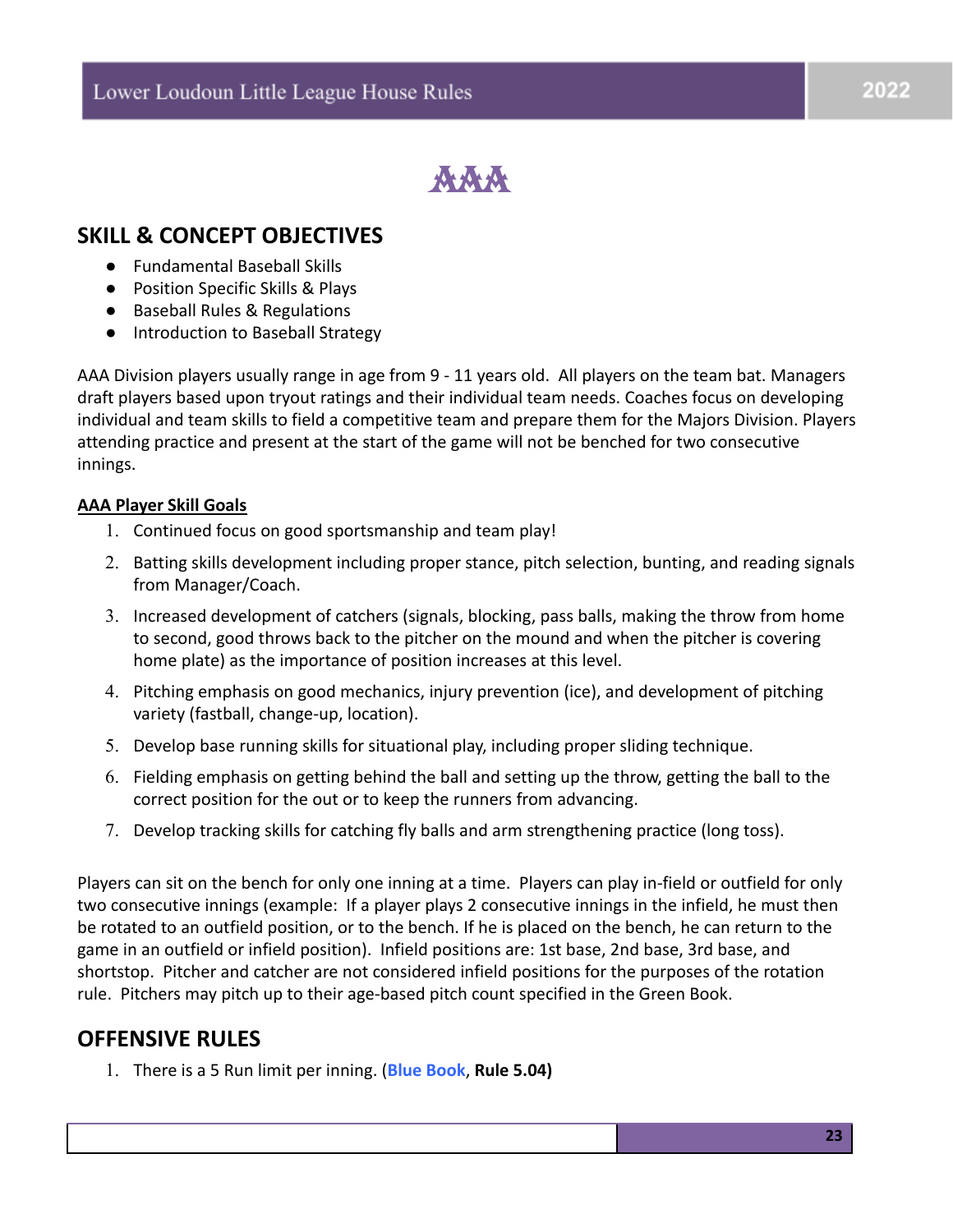- 2. Use a Continuous Batting Order (Read the **Blue Book**, **Rule 4.04**)
- 3. A batter is automatically out on a dropped 3rd strike. Runners may advance at their own risk.
- 4. Infield fly will not be in effect for AAA games.
- 5. Stealing of 2nd, 3rd, and home are permitted. This includes passed balls and wild pitches. The runner may take one extra base on an error or overthrow.
- 6. **Blue Book Rule 7.13** will be slightly modified. For the purpose of this rule, the pitcher must be in the dirt area of the mound, not necessarily on the rubber (pitcher's plate). When the pitcher has possession of the ball and is on the mound, runners may not advance. The catcher does not have to be in position.
- 7. Intentional walks are not permitted (Lower Loudoun Little League modified from **Blue Book Rule 6.08**).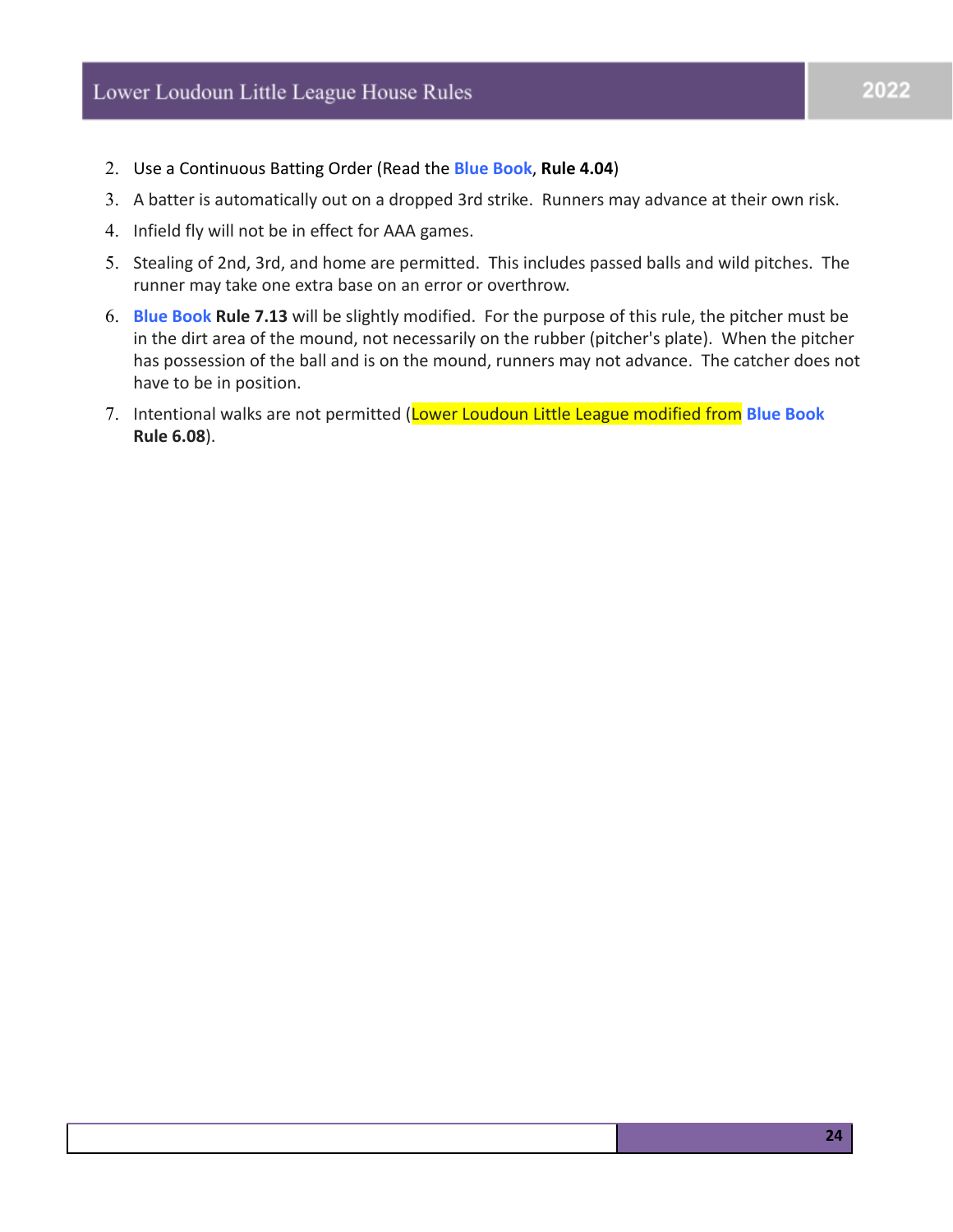## **MAJORS**

### **SKILL & CONCEPT OBJECTIVES**

- Position Specific Skills & Play
- Advanced Baseball Strategy
- Introduction to Strength & Conditioning

The Major League Division is for advanced skill level players and is more competitive than the Minor Leagues. Ages: 11 to 12-years old. However, 10 year old players may be included in this league to fill a limited number of roster spots.

#### **Majors Player Skills and Goals:**

- 1. Develop batting mechanics (bunting, driving, making adjustments to speed) and pitch selection.
- 2. Develop accurate throws from outfielders to the proper cutoff person.
- 3. After fielding the ball, knowing where to make the throw and getting it there. Develop fielding strategies based on skills.
- 4. Reading signals from Coach/Manager and implementing directives.
- 5. Arm strengthening and accuracy through practices (long toss).
- 6. Working as a team to get outs.
- 7. Pitching emphasis is to continue developing pitch variety with good mechanics (fastball 2 seam/4 seam, and change-up) and injury prevention/arm care.
- 8. Catcher skills include developing pitch calling skills, accurate throws to all bases, minimize passed balls, etc.
- 9. Good sportsmanship!

#### **MAJOR LEAGUE RULES**

- 1. Read the **Blue Book**, **Rule 1.08 (Note 2).** Only the lead-off batter is permitted to be in the on-deck position. The on-deck position is behind and off to the side of the current batter at the plate.
- 2. On illegal pitches, no warnings will be issued. A BALL will be charged to the pitcher, unless a play follows the illegal pitch. **(Blue Book Rule 5.09C)**
- 3. Use a Continuous Batting Order (Read the **Blue Book**, **Rule 4.04**).
- 4. Read the **Blue Book**, **Rule 6.05 (b)(2).** A batter is out when a third strike is not caught by the catcher when first base is occupied before two are out.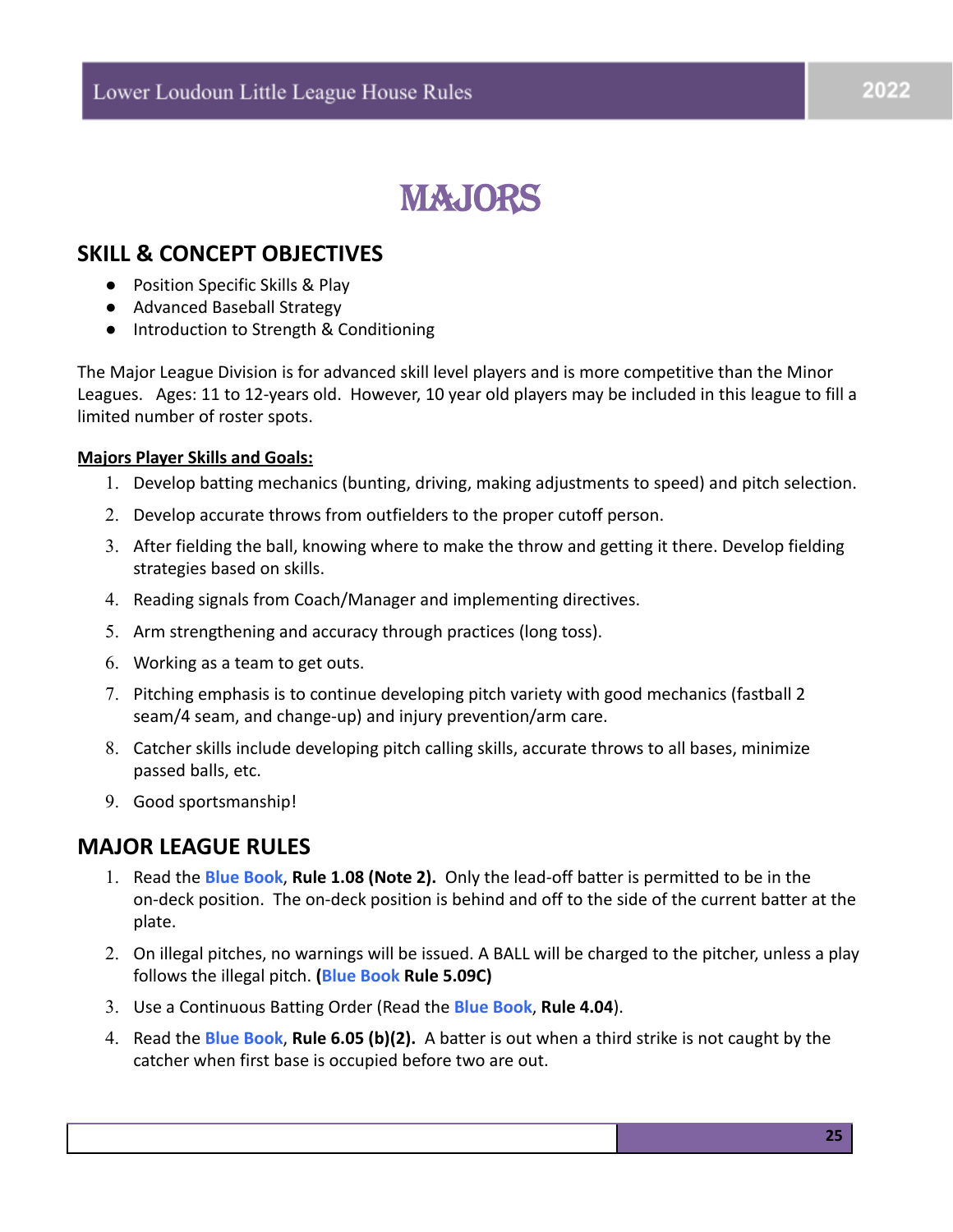5. Players can sit on the bench for only one inning at a time.

#### **SNACK BAR**

- 1. Majors managers are required to schedule a snack bar training session for your team prior to the beginning of the season.
- 2. Two representatives must be in the concession stand during the game, one from each team. It is recommended to have two from each team scheduled to work half of the game, with the person who opens and closes posted on the schedule for that team.
- 3. It will be the responsibility of the people opening the snack bar to prep and work the first three innings. Managers will have a key and open the door at least 30 minutes prior to the game.
- 4. It will be the responsibility of the people closing the snack bar to work the last three innings and cleanup/close the snack bar.
- 5. If a designated team representative is unable to work a shift, it is their responsibility to arrange for proper coverage, otherwise the **team's manager** is responsible.
- 6. For Major League teams, a fee designated by the League will be assessed at the beginning of the season so that the players will have available a post-game hot dog and soda snack. This fee will also cover the cost of the coaches' snack. Any checks should be made out to Lower Loudoun Little League (LLLL). All the money collected for this League tradition should be dropped in the drawer at the snack bar in an envelope with your team and manager's name.
- 7. The following guidelines will be posted and followed by all volunteers while working in the snack bar.
	- Hands must be washed prior to working as well as after returning from the restroom
	- It is suggested that protective gloves be worn by all persons in the snack bar handling UNWRAPPED food (i.e. Hot dogs, Popcorn, nachos, chili and cheese pizza and snow cones).
	- No persons under the age of 14 will work at the snack bar.
	- All food will be inspected for spoilage. If there are any questions, dispose of the food immediately.
	- All trash will be emptied before closing for the night.
	- **-** Please report any problems or safety issues in the snack bar to a member of the Snack Bar Committee or the League's Safety Officer.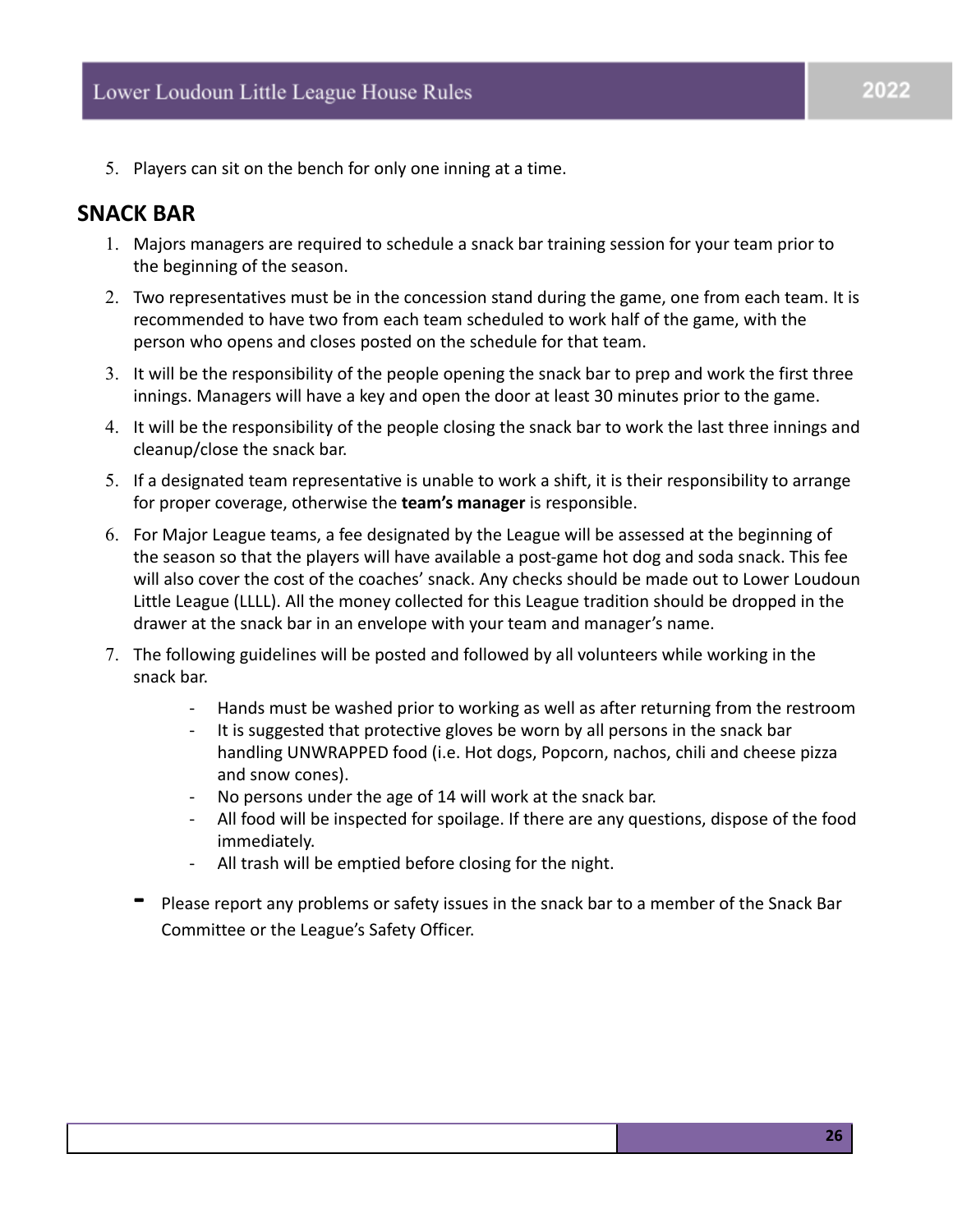## MANAGERS (ALL LEVELS)

### **OBJECTIVE**

- 1. The objective of Lower Loudoun Little League shall be to implant firmly in the children the ideals of good sportsmanship, teamwork and fair play. It also provides them a healthy activity under good leadership so children become good and decent citizens. Baseball played with this objective will produce well adjusted, stronger and happier children. They will grow them to become good, healthy citizens.
- 2. Manager shall keep in mind that the attainment of exceptional athletic skill or the winning of games is secondary. The molding of future citizens while having fun playing baseball is the main objective.

#### **GENERAL RULES**

- 1. BE PROMPT & PREPARED Begin and end practices when you say you will. Remember that you affect 12 to 15 other schedules if you don't. If you are prompt, then you can expect your parents to be prompt also.
- 2. TEAM MEETING: Managers will hold a meeting with the Parents, Players and Coaches before the first practice. They will discuss:
	- a. League's Code of Conduct
	- b. Little League Rules, House rules, and your rules
	- c. League's safety plan
	- d. Player Conduct Guide and Parents Conduct Guide
	- e. Skill & concept goals for the kids, primarily at Minors and below
	- f. Medical Release Form, identifying any medical conditions
	- g. League fundraiser responsibilities
	- h. Parent support to the league, (i.e. volunteers, umpires, snack bar, field maintenance)
	- i. Practice/game attendance & schedules
	- j. Carpools, drop-off and pick-up policy (varies with the age of the player)
	- k. Tobacco and Alcohol The use of tobacco or alcohol is forbidden by ANY participant (manager, player, spectator, or umpire) at Lower Loudoun Little League athletic events.
	- l. Pets: No pets are allowed at any field to include all observation areas (including practice).
	- m. Bats: Managers should review the list of legal bats with the parents.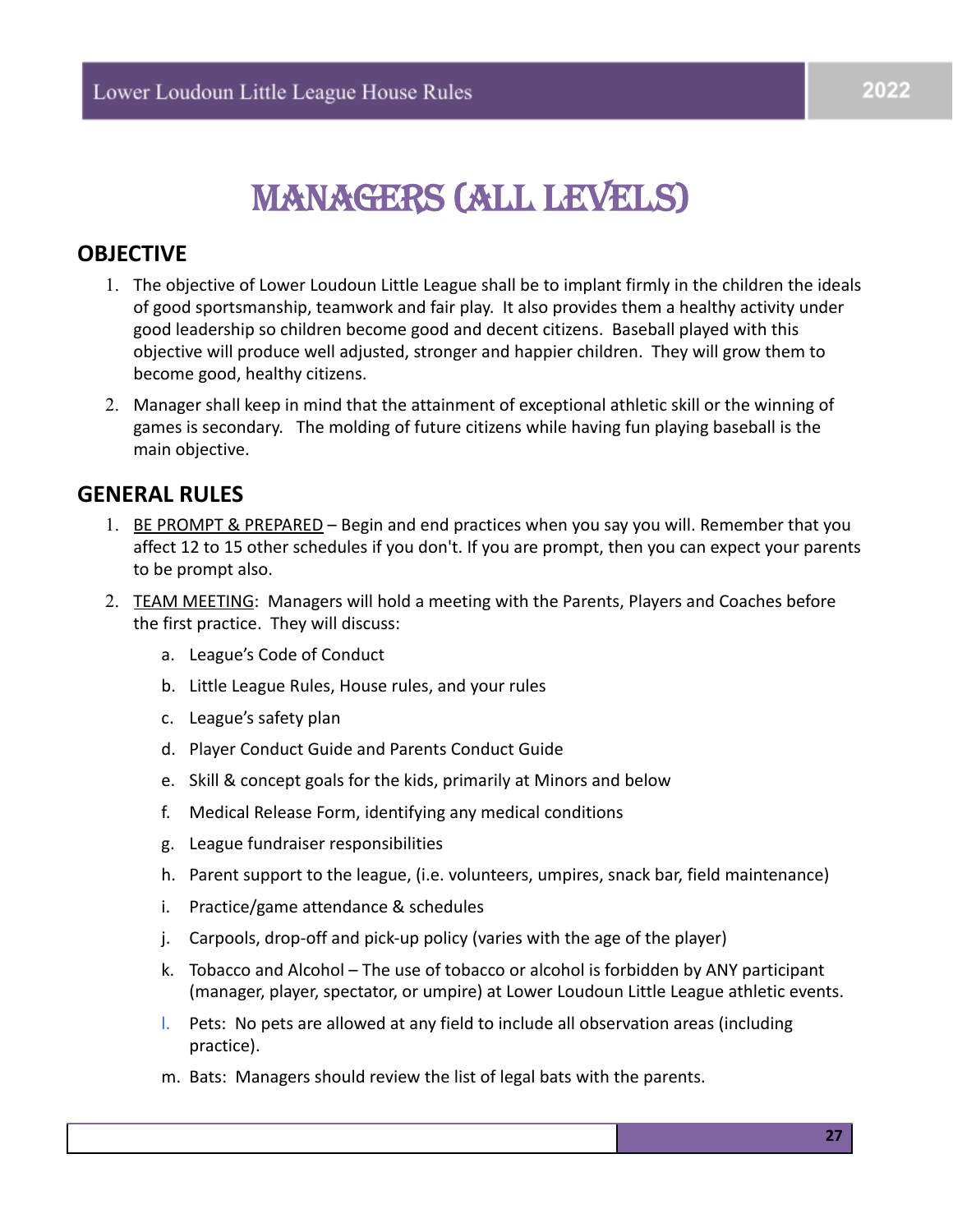- 3. SPONSORS All managers are required to deliver the team picture/plaque to their respective sponsor as soon as possible. Sponsor information can be found on the llbaseball.org website.
- 4. PLAYERS: If a player has missed 3 consecutive games, the Manager must provide the Player Agent with a written reason for the player's absence within 24 hours of the  $3<sup>rd</sup>$  missed game. If the Manager cannot contact the player, state that in the email.
	- a. Player vacancies must be reported to the Player Agent immediately
	- b. All efforts will be taken to fill a vacancy within seven days. The Player Agent does this.
	- c. No player replacements will be done for the final 14 days of the regular season, unless the team's roster falls below 9 players. (very unlikely to occur)
	- d. Only the Player Agent may move a player. Managers must receive their permission. No player shall be allowed to play on another team without approval of the Player Agent and LLLL Board of Directors.
	- e. Machine-pitch, Minors, and Majors games may begin with only 8-players present on a team. In such cases, the team shall not be forced to take an out for the 9th spot in the batting order (Blue Book, Rule 4.04). Additionally, the opposing team should provide a player to play in either left or right field.
- 5. Sportsmanship and Conduct:
	- a. All managers, coaches, other volunteers, players, parents and spectators are urged to read and sign the LLLL Code of Conduct that outlines the League's conduct and discipline rules. Managers should read the Safety Plan that is available under the Handouts section of the LLLL website.
	- b. The manager is responsible for the conduct of the players, parents, spectators and coaches. Any person placed on the field as an assistant coach, first, third or pitching coach should be made aware of the rules, all the requirements of proper instruction and displays good sportsmanship at all times.
	- c. Parents of the players should show good sportsmanship at all times.
	- d. Questions regarding rules are allowed, but arguments over judgment calls are not allowed.
	- e. Arguments with or verbal abuse of umpires WILL NOT BE TOLERATED.
	- f. Parents and spectators may not be ejected by an umpire. However, an umpire may suspend play until a manager corrects the parent's behavior.
	- g. If an unruly spectator gets out of control, the Sheriff's Office should be contacted.
	- h. Should a manager be unable to control a situation, they should seek a member of the Lower Loudoun Little League Board for intervention. While this may not be possible during a game, call a Board member after the game.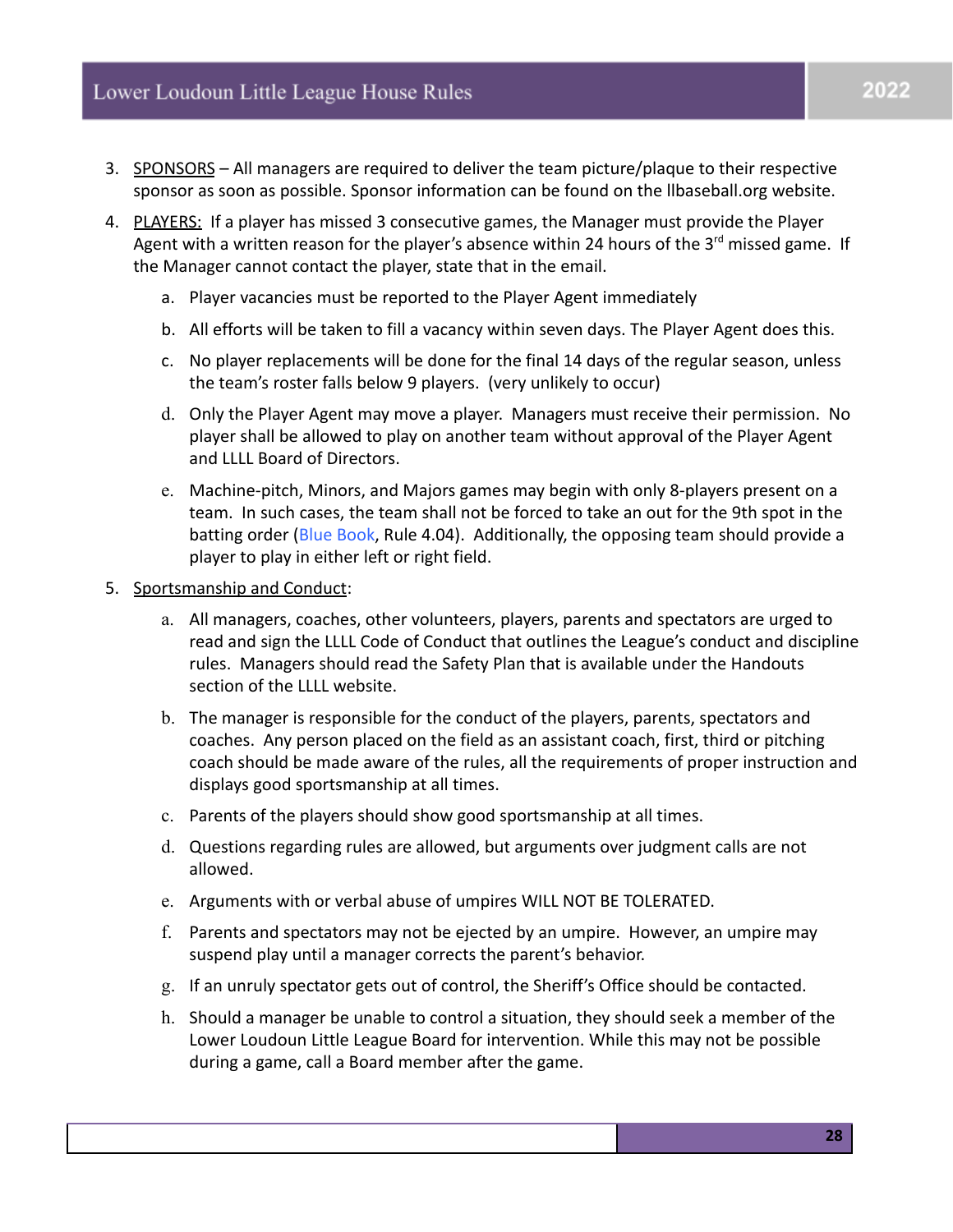- i. The manager must notify the LLLL President of any ejections (player, manager or coach). This must be done within 24 hours.
- j. Blue Book, Rule 9.05: The umpire is required to submit, in writing, the reason for the ejection.
- k. Any manager or coach heard encouraging his/her players to intentionally harm another player is subject to ejection.
- l. Blue Book, Rule 4.07: Any player or manager ejected from a game will leave the field immediately and take no further part in that game. The ejected person may not sit in the stands. They must leave the game site.
- m. Umpires occasionally make mistakes. However, the umpire's judgment is final. Questions regarding rules are allowed, but arguments over judgment calls are not allowed. Should there be any comments regarding the conduct of an umpire, they should be addressed to the Umpire-in-Chief of Lower Loudoun Little League or the appropriate Commissioner.

#### **PRE-GAME**

- 1. Game Balls: Home team provides two new game balls to the umpire at the Plate conference. Machine pitch home teams are to provide eight (8) balls with at least 2 being new and should not use the plastic-coated balls. For machine pitch, if both managers agree, teams have the option to use their own game balls.
- 2. If the managers from either team realize in advance that they will have trouble fielding a team, they should contact their respective Commissioner. The Commissioner shall reschedule the game, taking into consideration team and field availability. The Commissioner will notify the Chief Umpire.
- 3. Both managers designate someone to keep a scorebook. The Home team (Machine Pitch and above) keeps the official scorebook.
- 4. When your team plays at a field with a snack bar, one adult from each team is to be in the snack bar for the entire game. It is suggested that you set up a schedule to spread this obligation out among all players' parents. It is the manager's responsibility to see that someone is in there, and if no one can be found, then the manager or coach must assume the obligation.

### **FIELD PREPARATION AND CLEAN-UP**

1. The home team is responsible for preparing the field prior to the warm-up period of each game (35 minutes prior to game time). Preparation will include all actions necessary to make each game a safe and enjoyable experience. Preparation includes setting up pitching machines, installing bases, lining fields, repairing holes, preparing the pitching mound, raking any rough spots on the infield, hosing down the infield (if available), and any reasonable repair/preparation required. Field preparation must be fully completed prior to the warmup period.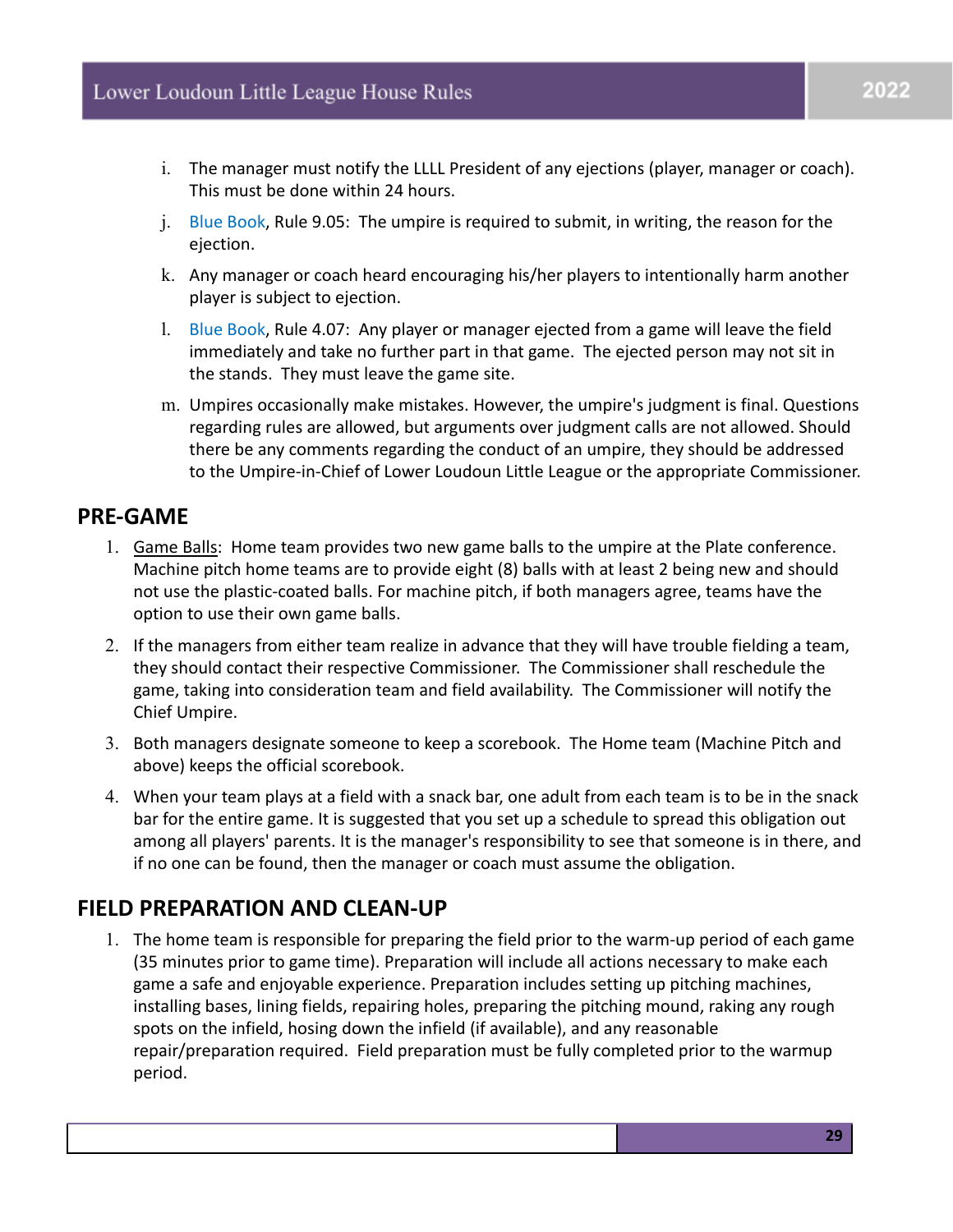- 2. In the event of inclement weather, both teams will be responsible for field preparation.
- 3. Each team must remove all trash from the field and dugouts after each game and practice. Both teams for the last scheduled game of the day shall empty the trash can(s) with the trash bags provided in the shed or lock boxes.
- 4. Visiting teams are responsible for filling in holes, repairing pitching mounds, and raking rough areas on the field after *each* game, including Saturdays.
- 5. Any team practicing on a field prior to a game must leave the field in playable condition at least 1 hour prior to game time, by filling in all holes, repairing the pitching mound, raking rough areas, etc. All teams will repair the field after *each* practice.
- 6. Managers shall ensure that all trash is picked up in and around the field, dugouts, stands, and viewing areas prior to leaving the field.
- 7. The visiting team of the last game (or practice) of the day has the added responsibility to ensure that:
- 8. Bases must be pulled and plugs must be installed.
- 9. Equipment is properly stored.
- 10. Fields and mounds dragged and/or raked (with dirt and drag work **ONLY** to be completed by those properly trained).
- 11. Waste cans emptied and new liners re-installed.
- 12. Any field lights turned off and boxes/sheds/gates locked.
- 13. Every team that has a scheduled game on Saturday, after or when it has rained the night before, *must* **have a Manager/Coach at the field (no later than 7:00 a.m.) for preparation**. Any team not having a representative will be subject to having their game moved to another field, or possibly rescheduled.
- 14. Powered machines used for field maintenance (i.e. Dragging and mowing) require authorized training prior to use. Failure to receive proper training will result in penalties to the offending individual.

#### **PRE-GAME WARM UP**

- 1. The Home team shall take the field 35 minutes prior to the game for infield/outfield practice; the Visiting team shall have the batting cage at this time, as applicable
- 2. The Visiting team shall take the field 20 minutes prior to the game; the Home team shall have the batting cage at this time, if applicable.
- 3. Managers will have a Plate conference 5 minutes prior to the game.
- 4. If the field is not available 35 minutes prior to the start (i.e.: another game runs late), then the teams will split the time remaining in half. (Example: The preceding game ends at 1:30 and your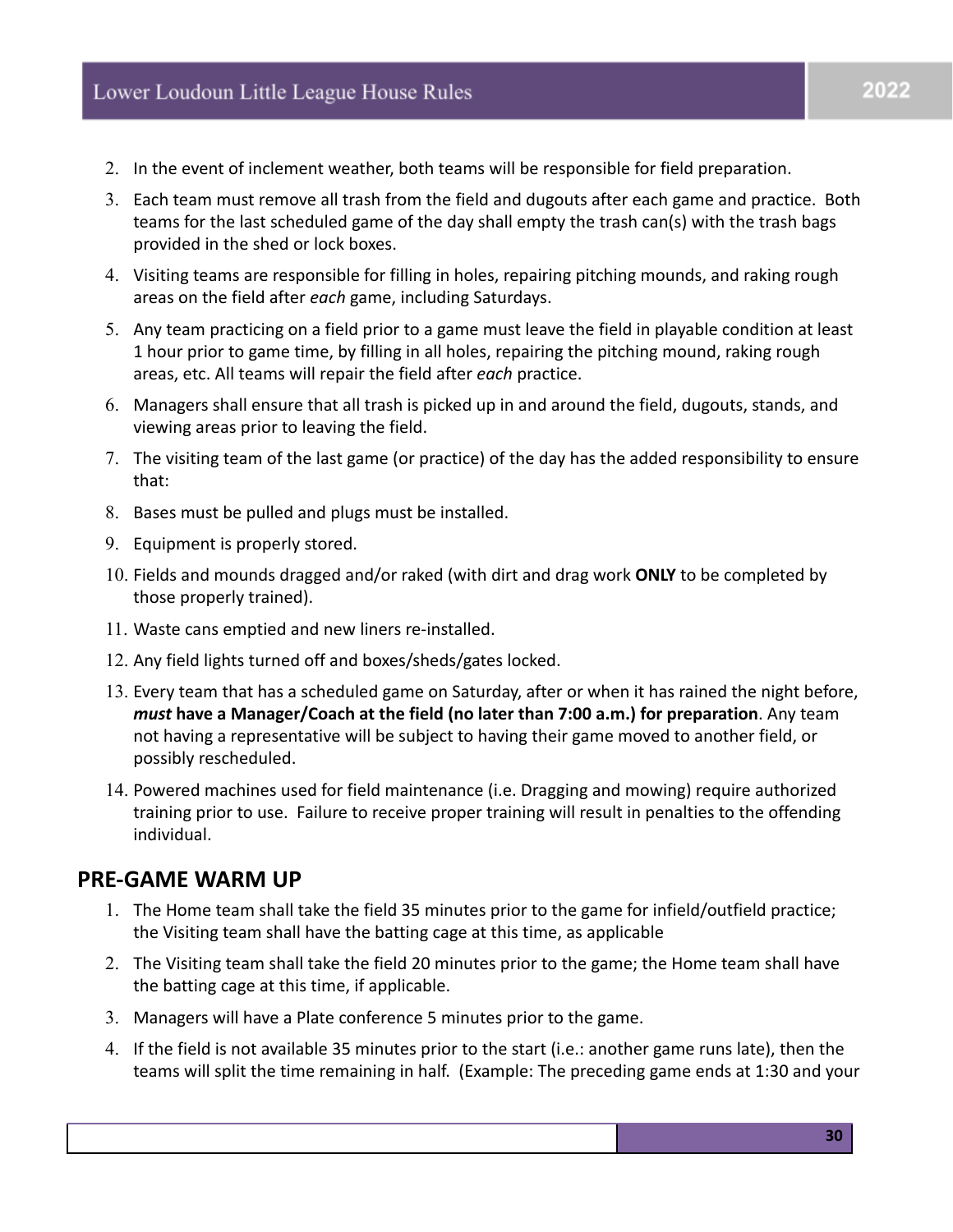game is scheduled for 2:00. Each team gets 12 minutes to warm-up. The Plate conference will begin at 1:55.

- 5. Batting practice is not allowed on the game field prior to games at Jeff Cobb, Jack Jennings, Pioneer, Claude Moore and Foltz Fields.
- 6. Play catch (warm-up) in the outfield and sideline areas beyond the bases.
- 7. Do not Bat balls against any field fence (games or practices).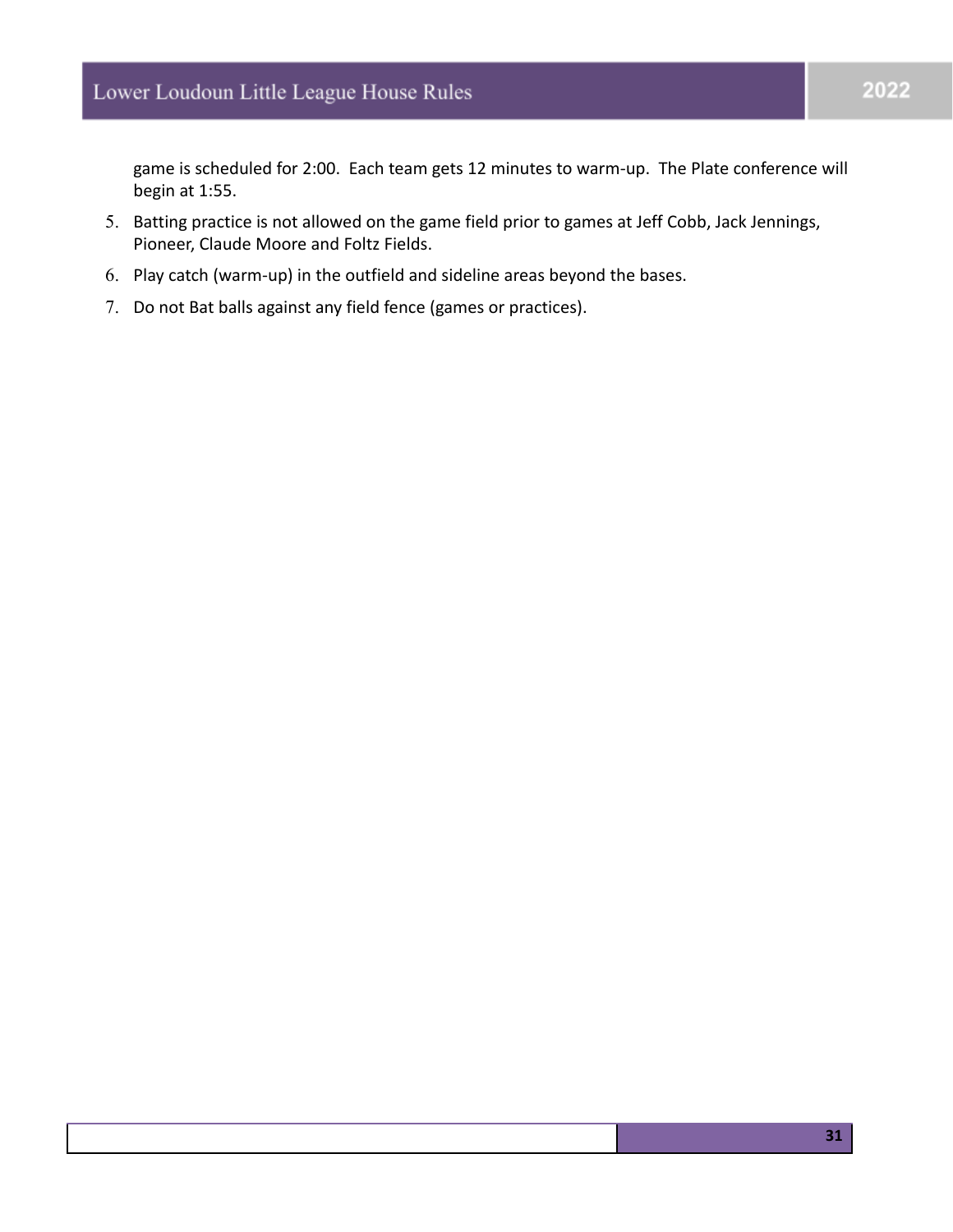## **Little League Pledge**

## I TRUST IN GOD. I LOVE MY COUNTRY AND WILL RESPECT ITS LAWS. I WILL PLAY FAIR AND STRIVE TO WIN. BUT WIN OR LOSE I WILL ALWAYS DO MY BEST.